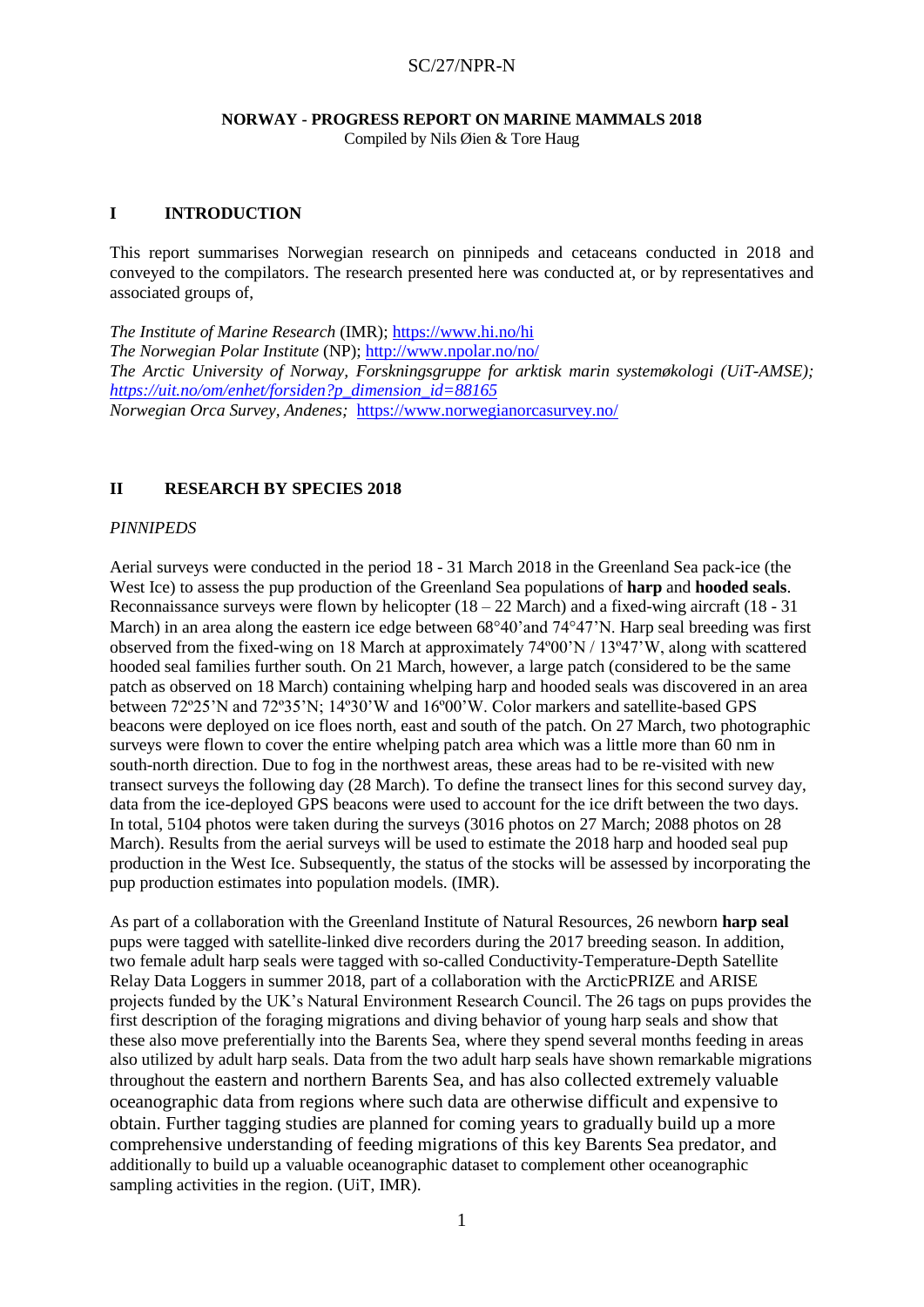Three wild-caught female **harp seals** from the Greenland Sea stock were brought into temporary captivity in connection with a controlled validation study on energetics. The two pups and one adult were kept in two indoor and outdoor experimental facilities. They were trained daily using operant conditioning to participate in experiments and husbandry and were regularly fed live fish. After 2.5 years, the harp seals were instrumented with satellite transmitters and released in the Barents Sea. The tags transmitted for 45, 67, and 162 days for the juveniles and adult, respectively. The two juveniles remained in the Barents Sea east of the Svalbard Archipelago, while the adult female migrated to the Greenland Sea following a pattern consistent with that observed in wild harp seals from the same stock. They all performed regular deep dives (>100 m) and exhibited signs of foraging comparable to wild harp seals. (UiT, IMR)

**Harbor seals** were counted along the entire mainland Norwegian coast at known haul-out sites during the molting period from mid-August to early September 2011-2016. In 2011 and 2012, molting areas from Rogaland to Finnmark counties and in Østfold county were covered by aerial photo surveys. Usually three independent surveys were conducted. In 2016, an electric drone (helicopter) was used to photograph harbor seal colonies along the Norwegian Skagerrak coast. Visual counts using binoculars from small boats and land were also carried out in areas not covered by aerial surveys, or where results from the aerial surveys seemed to be incomplete. The surveys revealed a total minimum population of 7712 harbor seals along the mainland Norwegian coast in 2011-2016. In western Finnmark, 395 harbor seals were counted in 2013. West Finnmark was not covered in the two previous surveys. The count of 7317 harbor seals (not including West Finnmark) seems to be a small increase compared to 6938 in 2003-2006, but slightly lower than 7465 in 1996-1999. In 2017 and 2018, new counting surveys (drone and visual counts) were conducted from the southernmost peak (Lindesnes) in Norway and along the west coast, including the counties Vest-Agder, Rogaland, Sogn & Fjordane and Møre  $\&$ Romsdal. The total numbers of harbour seals in each of the counties were approximately similar with the results in the previous counting period (2011-2015). (IMR).

A population model was used to describe the dynamics of the Norwegian **grey seal** population based on data from pup counts covering the entire grey seal distributional area in 1996-2008. The model also requires estimates of natural mortality and female reproductive rates, but since empirical data on these parameters were outdated or absent, they were estimated by the model using a Bayesian approach. Model runs indicated an increase in abundance of the total Norwegian grey seal population in the 30 most recent years, suggesting a total of 7120 (5710 - 8540) animals (1+) in 2011. Including an estimated pup production of 1620 (95% CI 1410-3050), it was estimated a total number of 8740 (95% CI 7320-10170) grey seals in 2011. However, new boat-based surveys carried out in the entire area from Froan in Sør-Trøndelag to Lofoten in Nordland in 2014-2015 showed a significant decrease in pup production and yielded numbers ranging between 34.8% and 47.5% of the counts in 2007-2008. In Finnmark (2015), Troms (2016) and Rogaland (2017) pup production was approximately equal to the results in 2006-2008. Including all pup counts in 2014-2017 in the population model, the current total number of grey seals in Norway was estimated to 3850 animals (95% CI: 3504-4196). New surveys in 2018 showed that pup production still was at the same low level as in 2014-2015 in Trøndelag and Nordland. (IMR).

#### **Walrus (***Odobenus rosmarus)*

Forty walruses were previously equipped with GPS loggers (20 in 2014 and 20 in 2015) on their tusks. These loggers log one GPS position per h and download these data to receiving stations that are places on different haul-out sites (in masts that were initially deployed for a camera surveillance project). The longevity of the batteries in the loggers should be minimum 5 years. The receiving stations were visited and serviced summer 2018 and GPS data from walruses were collected. This project is mainly funded by the Norwegian-Russian Environmental Commission. (NP).

An aerial survey of walruses was flown during August 2018. Eighty-six different haul-out sites were visited and pictures taken for counting on those that had animals present (NP).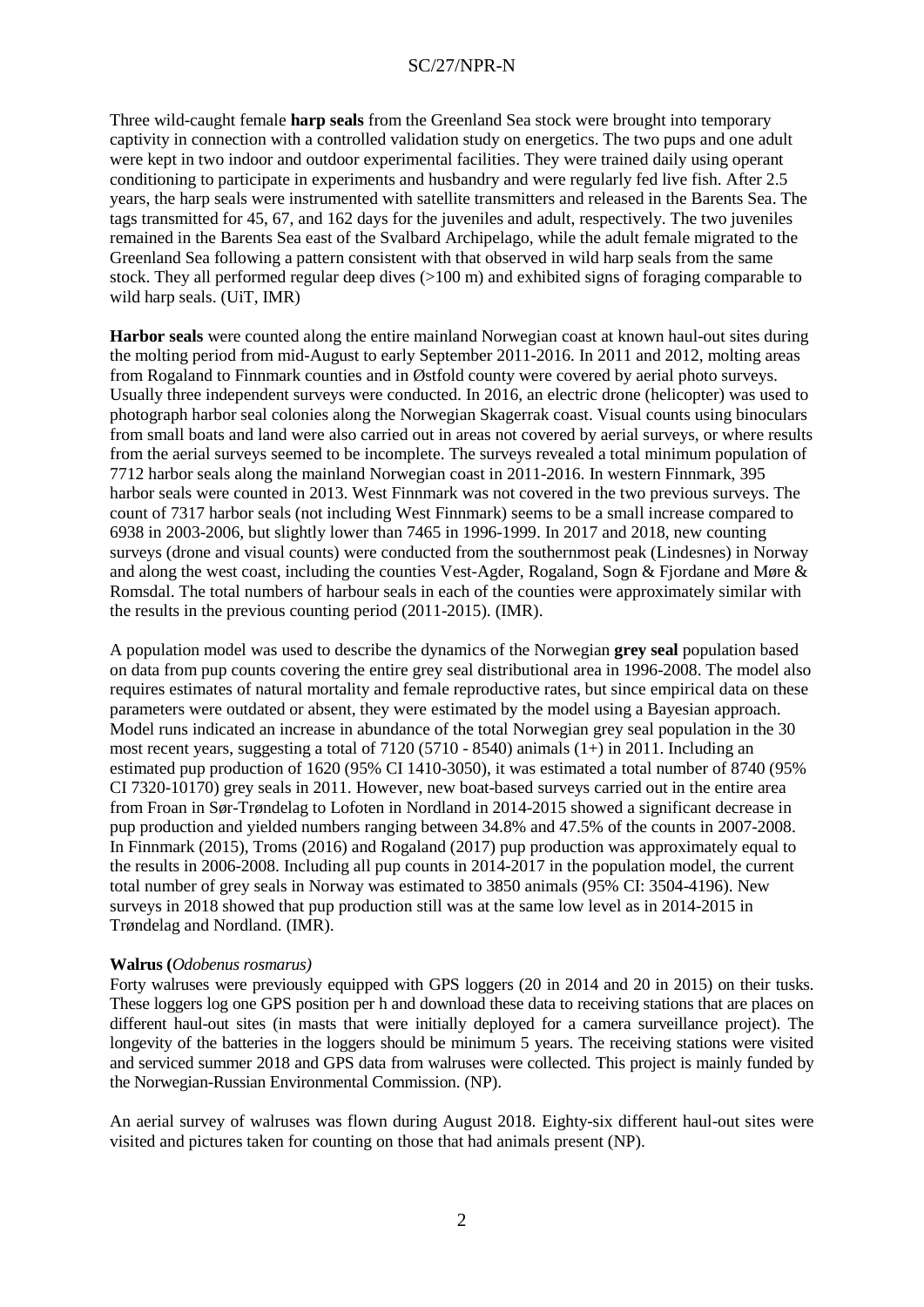### **Ringed seals (***Pusa hispida)*

Twenty-three ringed seals were collected from the Isfjorden area, Svalbard, to the Norwegian Environmental Specimen Bank. Data on morphometrics, age, sex and various tissue are delivered to this Specimen Bank. (NP).

### *CETACEANS*

#### **Minke whales** (*Balaenoptera acutorostrata)*

During the period 26 June to 20 August 2018, a sighting surveys was conducted with the chartered vessel *Acc Mosby* in the North Sea and adjacent areas. The areas which were covered in 2018 were the IWC *Small Area EN* and the block EW4 in the *Small Area EW*. In addition, several fiord systems in western Norway received coverage as part of a feasibility study of surveying for harbour porpoises in inner coastal waters. This was the fifth year of the six-year survey period 2014-2019 to cover the northeast Atlantic to provide a new abundance estimate of **minke whales** every sixth year as part of the management scheme established for this species. A total of 3,137 c nautical miles was surveyed with independent double platforms on primary effort in the offshore blocks. During primary search effort, the number of observations from the primary platform (crow's nest) was 106 sightings of **minke whales**. Sightings of other cetacean species include **fin whales** (30 primary sightings), **sei whale** (1 primary sighting), h**arbour porpoises** (198 primary sightings), **Lagenorhynchus spp. (**30 primary sightings, of which 3 were **whitebeaked dolphins**, 14 were **white-sided dolphins** and 13 were unidentified to species), **pilot whales** (7 primary sightings), **Northern bottlenose whales** (4 primary sightings), **sperm whales** (3 primary sightings) and **killer whales** (1 primary sighting). In addition, 68 grey seals were recorded in offshore North Sea waters, especially off the England coast between 53°N and 55°N. (IMR).

Minke whale catch data for the 2018 season have been computerised and evaluated. (IMR).

In a joint Japanese-Norwegian cooperation, possible morphological differences of the white flipper patch between the North Atlantic and North Pacific common **minke whales** were studied. Morphological measurements were taken from left flippers of sexually mature animals caught in the two areas. The relative length between the tip of flipper to the distal border of white patch to the total flipper length showed no statistical differences between whales from the two areas. However, the relative length between the tip of flipper to the proximal border of white patch to the total flipper length was significantly larger in the North Atlantic (74.31 %) as compared to the North Pacific (63.62 %) common minke whales. Also, the mean angle between the proximal boundary line of white patch to the longitudinal axis of the flipper was significantly different between the North Atlantic (70.05 degree) and the North Pacific (92.29 degree) whales. The results showed that there are clear morphological differences in the white patch of the flipper between the two common minke whale subspecies. (IMR).

*Food safety and development of PCB methodology:* Norwegian and Icelandic authorities have since 2015 participated in trilateral meetings, at different levels, between Norway, Iceland and Japan regarding the regulations for import of whale products to Japan. The objective of the discussions regarding PCBs in the trilateral co-operation has been to improve the predictability of results obtained in Japan with those produced for whale products in Norway and Iceland. The need for increased predictability became evident due to different methodologies for PCB-analysis in Japan compared with that of EU, Iceland, and Norway. Japanese methodology determines total-PCB by way of industrial standard (Kanechlor), which is only used in Japan, while Norway, Iceland, and EU use methodology which determines an internationally established selection of congeners e.g. PCB<sub>6</sub> or  $PCB<sub>7</sub>$  using methods that are defined by quality criteria (including e.g. trueness, recovery, and measurement uncertainty). (IMR).

In 2018 the work and discussions in the trilateral meetings between Japan, Iceland and Norway have resulted in the agreement that there is a good correlation between PCB<sup>7</sup> and total-PCB and that a Japanese maximum limit for  $PCB<sub>7</sub>$  may be set as a proxy for total-PCB. Remaining topics to be agreed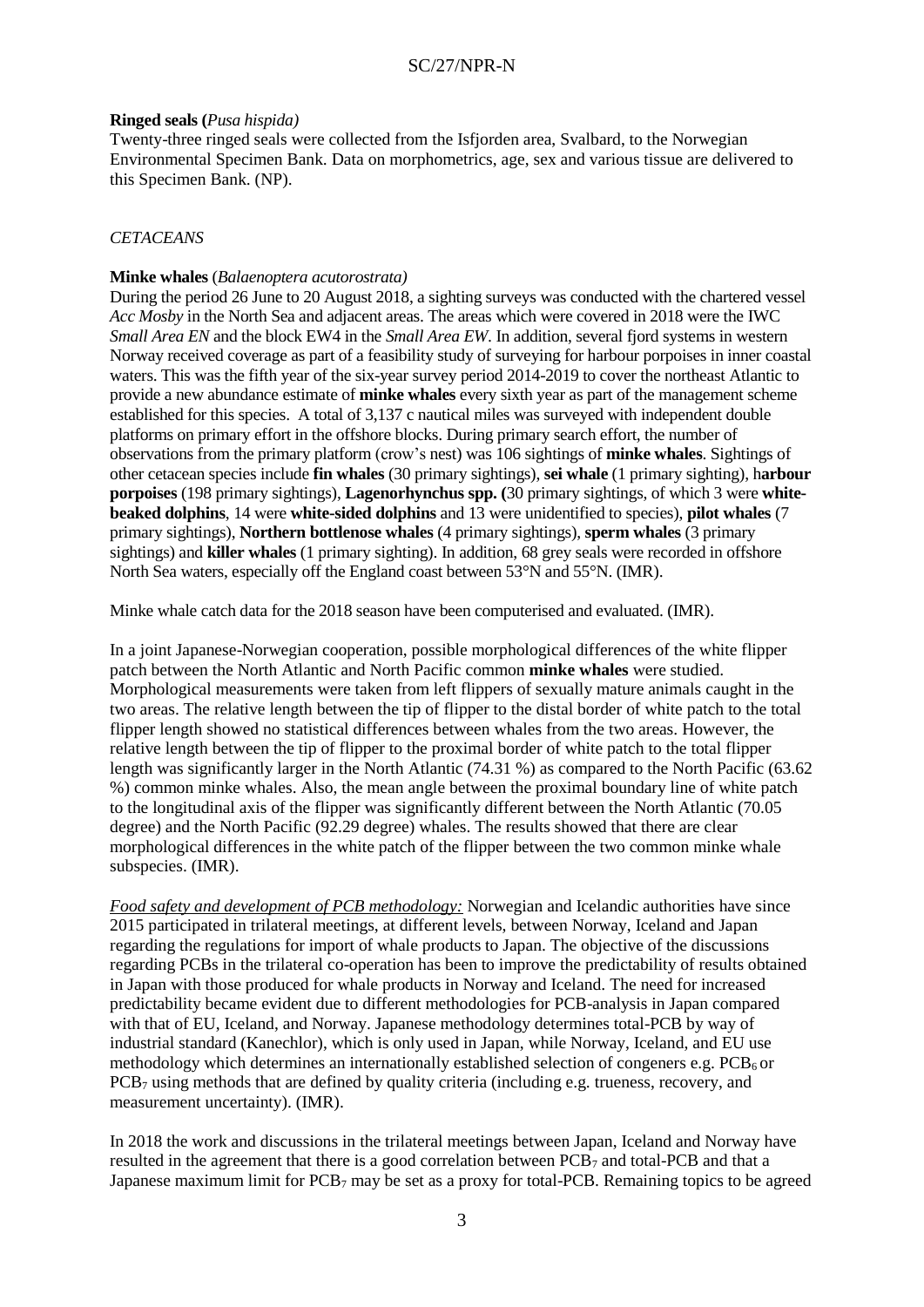upon in the next trilateral meeting to be held in Tokyo medio February 2019 are: (i) Discussions regarding the underlying Japanese risk assessment and risk management for the proposed maximum limit of 0.2 mg/kg for  $PCB_7$ ; (ii) Discussions regarding the use of measurement uncertainty in compliance assessment taking into account international recommendations of fairness towards both consumers and producers, evaluating decision risks and establishing decision rules; (iii) How uncertainty from sampling can be handled by e.g. harmonization of sampling protocols or by the use of a referee sample in order to be able to have an appropriate measurement uncertainty which is a prerequisite in order to compare analytical results before export with the analytical result from spot checks at import at a later stage. (IMR).

### **Other cetaceans**

The *"weShare" project* examines the causes and consequences of the massive herring superabundance events that took place in the Kaldfjord/Vengsfjord system over 5 winter seasons between 2013 and 2017. The project has 1) carried out extensive and repeated echosounder surveys for herring approximately monthly every season (Oct-Feb) to study the dynamics and estimate the biomass of herring, 2) used advanced electronic accelerometer/camera tags, attached with suction cups to ~25 **humpback whales**, to study in detail their foraging behavior, estimate their prey consumption rates, and estimate their body condition, 3) carried out a pilot study to evaluate the use of aerial drones to estimate whale abundance, and 4) supported the collection of photo IDs of humpback whales. The photo ID efforts have so far resulted in over 900 individual humpbacks having been identified in the region since 2010, and these represent the North Norwegian Humpback Whale Catalogue (NNHWC, [www.hvalid.no\)](http://www.hvalid.no/). Photographs of most of these individuals have been submitted to the North Atlantic Humpback Whale Catalogue (NAHWC), and several matches have been discovered with whales from Iceland, Ireland, Cape Verde Islands and the Caribbean. In addition, weShare has partnered with two other Fram Centre funded projects focused on describing the ecosystem-wide effects of herring superabundance on the general fjord ecosystem, in terms of water mass characteristics and nutrient composition, oxygen depletion, sediment structure and composition. The weShare project also uses fisheries data provided by the Fisheries Directorate, as well as AIS (Automatic Identification System) data on general vessel traffic in the region, to evaluate the overlap between various human activities and whale presence. The project has so far produced one MSc thesis at the Arctic University of Tromsø, and data are actively worked up by research scientists at the UiT and IMR, and specifically by two PhD candidates at UiT. As part of weShare's other collaborations with researchers from Scotland, France and Japan, we are also involved with ongoing studies of the behavioural response of humpback whales to natural underwater sounds, specifically those of fish-eating and mammal-eating **killer whales**. Results from several of these projects have been presented at major international conferences. Since the disappearance of the whales from the Kaldfjord/Vengsfjord system, weShare has transitioned into an intensive data processing stage, and several publications are being prepared and will be published throughout the next year.  $(UiT - IMR)$ .

*Whaletrack/Whalefeast-project:* The WHALETRACK-project was initiated in 2013 with the aim to map the **humpback and killer whale** behavior and migrations related to their winter aggregations in the North-Norwegian fjords. In 2018 the "Whalefeast-project" was also included under the Whaletrack framework (see link below). The UiT Arctic university of Norway is the project leading institution with close cooperation with the Institute for Marine Research (IMR, Tromsø and Bergen). The project also includes close cooperation with other Norwegian and international institutions and include several PhD-and Master candidates.

The main purpose of the project is to gain better knowledge about the behavior of humpback and killer whales before, during and after the period they feed on overwintering herring in the fjords or off the coast of Northern Norway. We also aim to investigate how the whales interact with fishing activity and tourist boats. The tagged whales also give us indirect information on herring movement over large areas at different times, which can be of management significance for both herring and whales. This information will be relevant to fishing and possibly petroleum activities offshore, which is a focus for one of one of the PhD candidates. The project includes satellite and archival tag tagging, biopsy and eDNA sampling and ID-picturing.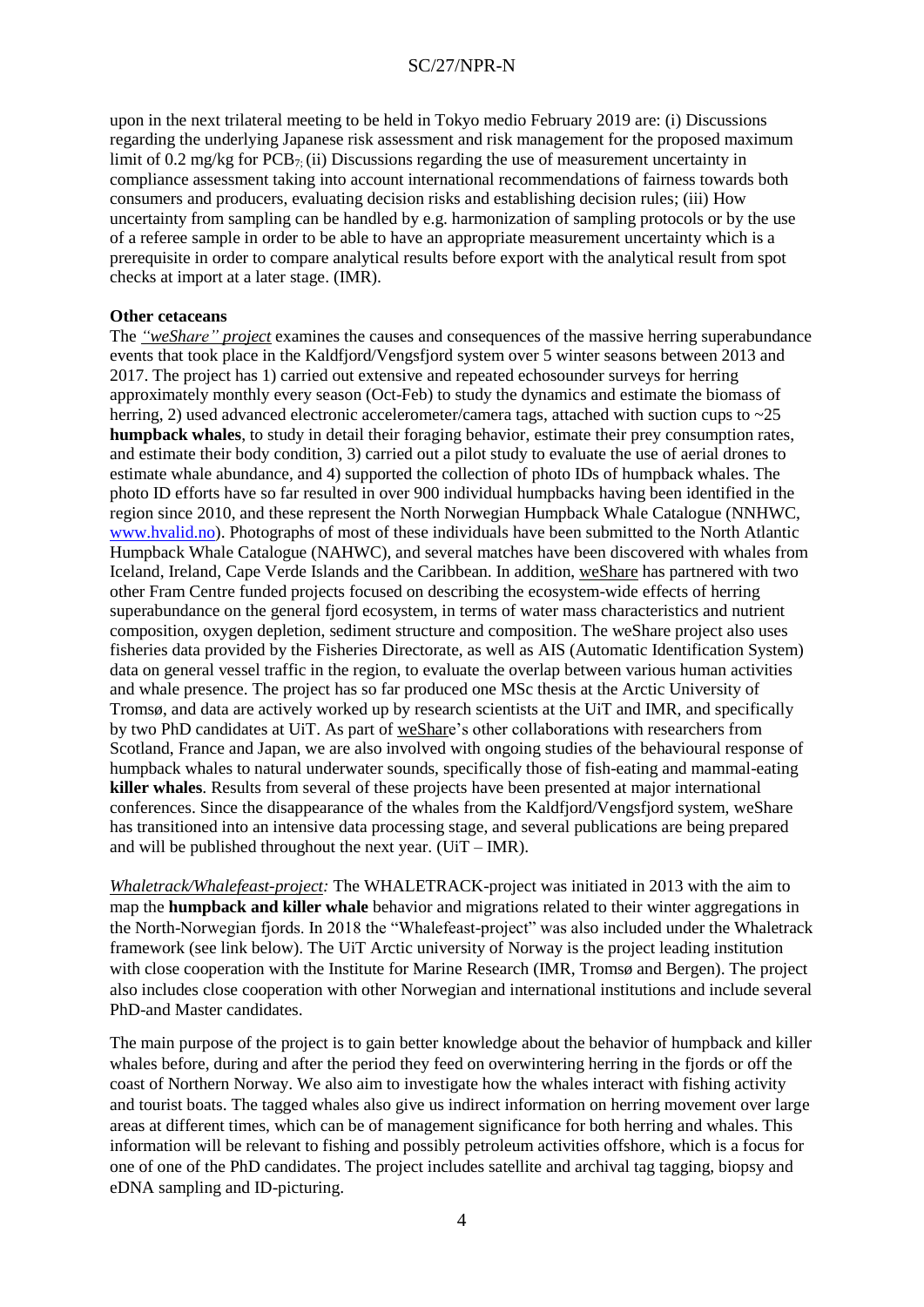Since 2013, a total of almost 30 humpback and 40 killer whales have been tagged with transdermal satellite transmitters and about 40 humpbacks and 7 killer whales with archival tags (suction cup tags). The humpbacks have been satellite tagged in the fjords of Troms (Nov-Jan 2016-2019) in northern Norway and in the northern Barents Sea (Sept 2018), while the killer whales have been tagged in the same northern fjords (2015-2019) and at the herring spawning grounds of Møre (Western part of Norway, February 2019). A considerable number of biopsies have been collected during the same period, as well as eDNA samples during the 2018/19-season. Since 2010, more 900 different humpbacks have been registered and catalogued in the area by the North Norwegian Humpback Whale Catalogue (NNHWC), in addition to several hundred in the Northern Barents Sea (IMR). In the last years, both humpback and killer whales have also been tagged with satellite transmitters in the Northern Atlantic to follow their migrations more closely.

Whilst the *Whaletrack* project since 2013 has focused on mapping the horizontal and vertical migration patterns of humpback and killer whales, the new *Whalefeast* project (2018-2021) will also include a closer cooperation with the fisheries and tourism industry, as well as using eDNAtechniques in addition to already collected data. It will include social science studies of the impact that the whale arrivals have had, and has, on the tourist and fisheries industries.

Some of the tracking results, project and contact information can be seen at [https://en.uit.no/prosjekter/prosjekt?p\\_document\\_id=505966.](https://en.uit.no/prosjekter/prosjekt?p_document_id=505966) (UiT, IMR, LKARTS-Norway, [http://hvalid.no/\)](http://hvalid.no/)

As part of the long-term **killer whale** research project initiated in 2013, efforts were directed towards further data collection throughout the year in northern Norway. This included collection of IDphotographs, biopsy samples, behavioral observations, aerial (drone) imagery, sound recordings and prey remains. Data are being used for various studies based on individuals' recognition including mark-recapture analyses and investigations of group-specific foraging ecology. The Norwegian killer whale identification database is a work in constant progress and the latest version of the ID-catalogue was published in March 2018 (Jourdain & Karoliussen 2018). (ORCA).

A group of **killer whales** was naturally entrapped in the bay of Trælvikosen, off Brønnøysund (65°28'37.28"N, 12°14'3.79"E) in May 2017. To our knowledge, this was the fifth recorded case of natural killer whale entrapment in Norway since 1992. A rescue operation coordinated by scientists of Norwegian Orca Survey and colleagues successfully guided the whales back to open waters after 19 days of entrapment. Not only the successful operation promoted animal welfare, it also prevented inherent social controversy commonly associated to such events. Steps of both situation assessment and rescue operation were published (Jourdain et al. 2019) as baseline information should cetacean entrapment happen again in the future. (ORCA).

As ordered by NAMMCO, an extensive review of the literature aiming at assessing current status of **North Atlantic killer whale** populations was conducted. Future research priorities were discussed and summarized by an international working group in November 2018. (ORCA).

Studies of **harbor porpoise** ecology and population biology, based on samples obtained from bycatches, were initiated in 2016 and continued in 2017 and 2018. Some preliminary results are available: Saithe was by far the most important prey item (32-90%). Other fish species such as capelin, herring, Norway pout and blue whiting also contributed importantly to the porpoise diet, depending on area. The growth of the porpoises was analyzed by fitting von Bertalanffy growth models to the data. Females grow both faster and longer than the males; the asymptotic length in females and males were 166 cm and 149 cm, respectively. Results from analysis of reproductive status suggest that females become sexually mature between 4 and 5 years of age, whereas males become sexually mature at ca. 3 years of age. (IMR, UiT).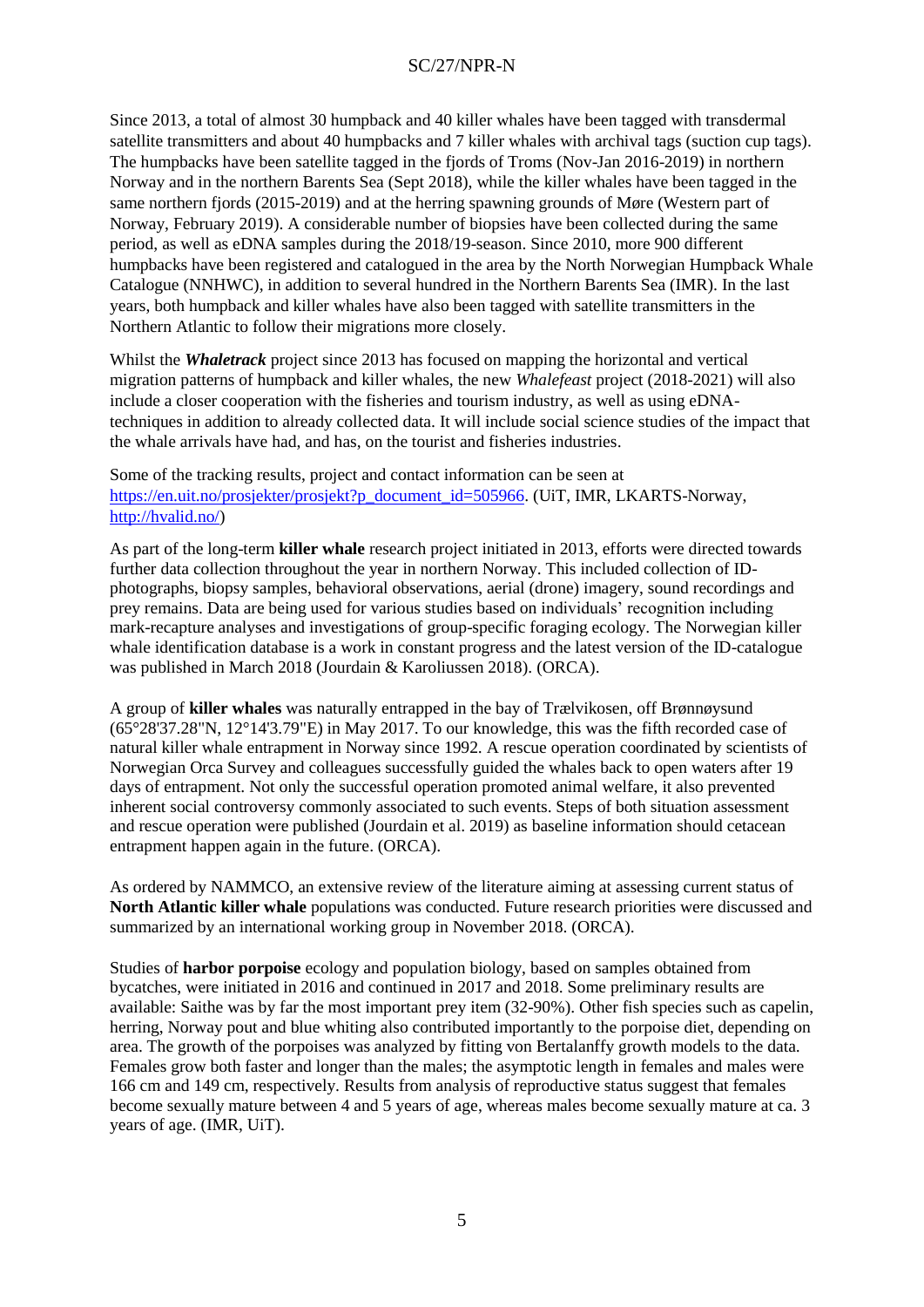### **Bowhead whales** (*Balaena mysticetus*)

Satellite tags were deployed on 9 bowhead whales in the Framstrait September 2018.Tags were deployed from a helicopter with FF Kronprins Haakon as a base ship. In addition, biopsies for genetic studies were collected from 2 individuals. (NP).

Seven acoustic recorders (AURALs) listening for bowhead whales, white whales and narwhals (but also other species- and anthropogenic sounds) were deployed autumn 2018. Many of these were redeployments where data from the previous year was downloaded and new batteries were installed before the AURALs were redeployed (NP).

### **White whales** (*Delpinapterus leucas*)

The first-ever aerial survey for estimating the number of white whales in the Svalbard area was conducted July and August 2018 (NP).

# **Blue and fin whales** (*Balaenoptera musculus and B. physalus*)

Satellite tags were deployed on blue whales  $(N=4)$  from a small boat and on fin whales  $(N=5)$  from a helicopter on the west coast of Svalbard. In addition, biopsies for various investigations (genetics, diet and pollution) were collected from 4 blue whales. (NP).

# **Other species**

In August-October 2018 marine mammal observers were onboard the vessels participating in the Barents Sea ecosystem survey which is a joint effort with Russia. In total, 2119 individuals of nine species of marine mammals were observed. As in previous years, white-beaked dolphin (*Lagenorhynchus albirostris*) was the most common species (more than 70% of all individual registrations). This species was widely distributed in the survey area and expanded somewhat to the northeast compared to the 2017 survey. The highest densities of this species apparently overlap with the distributions of capelin, codfishes, herring and polar cod in the survey area. Although in modest numbers, the toothed whales were also represented by sperm whales (*Physeter macrocephalus*)*,* harbour porpoises (*Phocoena phocoena*), and killer whales (*Orcinus orca*) besides the numerous white-beaked dolphins. The sperm whales were observed at deeper waters along the continental slope and other parts of the research area westward of 27<sup>o</sup> E. The harbour porpoise and killer whale sightings were mainly made in the southern parts of the research area. The baleen whale species minke (*Balaenoptera acutorostrata*), humpback (*Megaptera novaeangliae*) and fin (*Balaenoptera physalus*) whale were quite abundant as 22 % of the total animals registered belonged to these species. There main concentrations were found east of Svalbard. There were fewer observations of minke whales in 2018 than in 2017, and although they are widely distributed over all the survey area, their highest concentrations were in the northern areas with spatial overlap with capelin and polar cod aggregations. The humpback whales were as usual recorded mainly in the waters to the east of the Svalbard Archipelago and in the area of the Great Bank. In 2018, more humpback whales were observed than in the previous year, and they were recorded in areas with aggregations of capelin, often with fin and minke whales in the same areas. In 2018, fewer fin whales were observed during the survey as compared to 2017. (IMR, in cooperation with PINRO).

Research vessels, coastguard vessels and other providers have collected incidental observations of marine mammals. Recorded data include date, position, species and numbers. During 2018 a total of 822 cetacean observation incidents have been reported. The most frequently observed species were **minke whales** (149 groups), **Lagenorhynchus dolphins** (184), **fin whales** (126), **humpback whales** (127), **killer whales** (99), **harbour porpoises** (36 groups), **blue whales** (4), **sperm whales** (8), **long-finned pilot whales** (17), **bottlenose dolphins** (4), **sei whales** (5), **common dolphins** (2 group) and **Northern bottlenose whales** (1 groups). (IMR).

During 2018 photo IDs have been collected from more than 300 **humpback whales** during field work and from incidental sources. In addition, biopsy samples have been collected from 33 humpback whales. (IMR).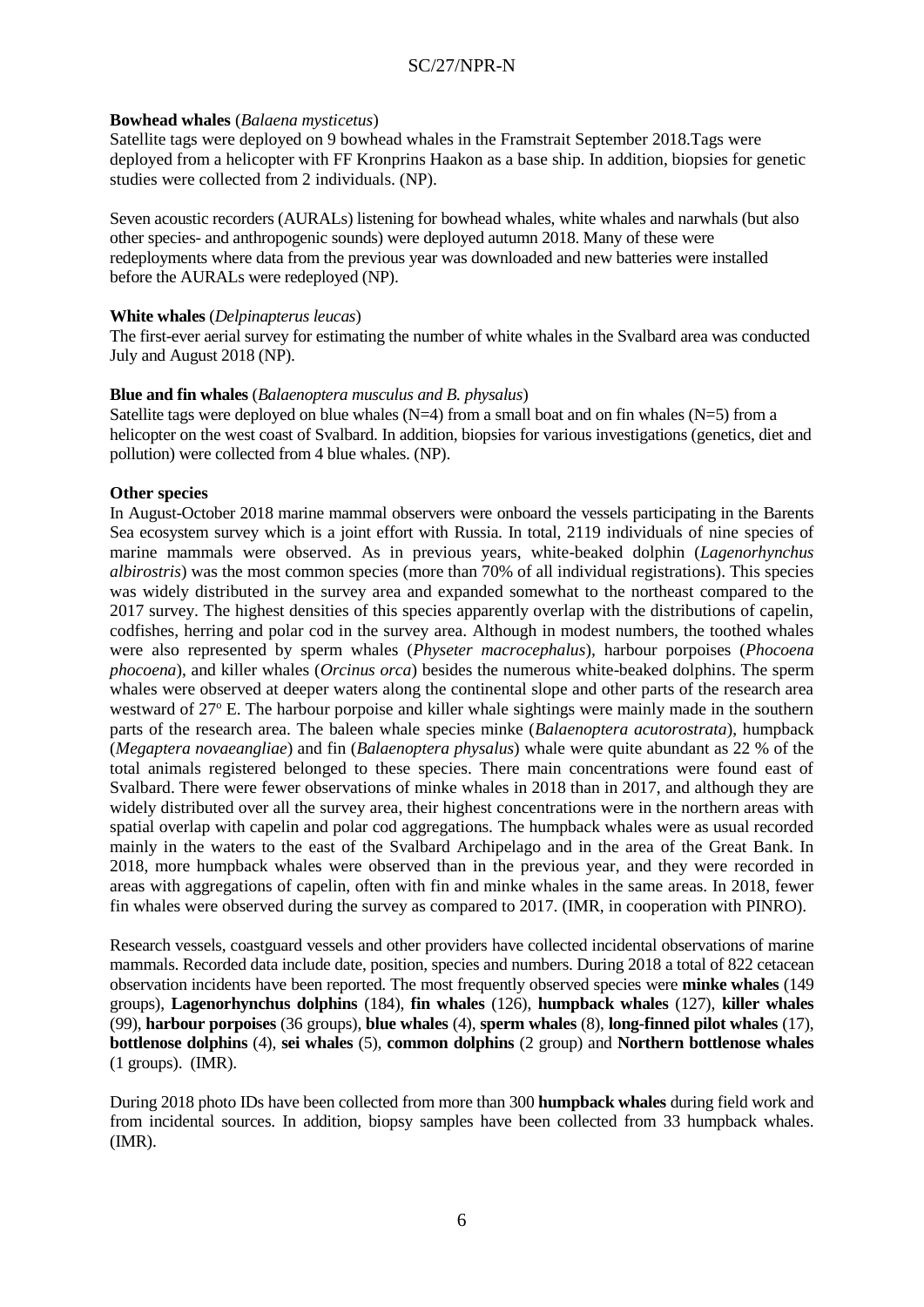# **III ONGOING (CURRENT) RESEARCH**

# *PINNIPEDS*

Data for assessment of biological parameters were collected from 170 **harp seal** females during commercial sealing in the East Ice in 2018 – analyses are in progress. In addition to the biological parameters, samples were also taken for studies of contaminants and ecology (stable isotopes) from some of the sampled females and 5 additional males. (IMR)

Publication of **hooded seal** demographic and reproduction data (historical as well as new, sampled in 2008 and 2010) from the Greenland Sea are in the last phase of completion. (IMR)

Analyses of historical and new data on demography and reproduction of **harp seals** in the Greenland Sea and Barents Sea / White Sea are in progress. (IMR)

Collection of material to assess efficiency and animal welfare issues in the Norwegian commercial sealing of **harp seals** in the Greenland Sea in April/May was conducted in 2013 and 2014 – analyses and publication are in progress. (IMR)

Collect new data on biological parameters for **harp seals** in the West Ice during the commercial hunt 2019. (IMR)

In March 2018, 6 adult **harp seal** females were live captured in the West Ice immediately after the lactation period and brought back to Tromsø by a research vessel. In Tromsø the seals were kept in captivity during the entire moulting period. Subsequently, sattellite based tags were deployed on the seals which were subsequently transported by boat and released north of Bear Island in mid July. The experiment is in progress, and data are still being received from the transmitters. (IMR, UiT)

Tagging with satellite-based tags, **harp seals** in the White Sea - funding secured, will be attempted in April/May 2019. (IMR)

Ship based counting of **harbor seals**, using electronic helicopter drones with camera, will be conducted in mid Norway (Trøndelag and Nordland) in September. This will continue the work further south in 2018, aimed aimed to provide a new abundance estimate for the species along the entire Norwegian coast. (IMR)

Final analyses of historic **grey seal** diet data from the Norwegian coast have been done and an article was submitted. (IMR)

Publication of results from genetic and population studies of **harbor** and **grey seals** is in progress. (IMR)

Autumn (August-September) surveys to assess the oceanographic and ecological conditions in the Arctic Ocean (between Svalbard and the ice edge further north; the SI\_ARCTIC project at IMR, were conducted during 2014-2017. Visual observations of all **marine mammals** were conducted along all sampling transects, and publication of analyses of possible associations between **baleen whales** and their prey are in progress. (IMR)

### *CETACEANS*

Sampling of **minke whale** stomach contents and life history parameters will be performed during the commercial hunt in August. (IMR)

Year-round data collection at the Norwegian Orca Survey is to be maintained throughout 2019. A mark-recapture analysis spanning 1986-2018 and aiming at estimating population parameters is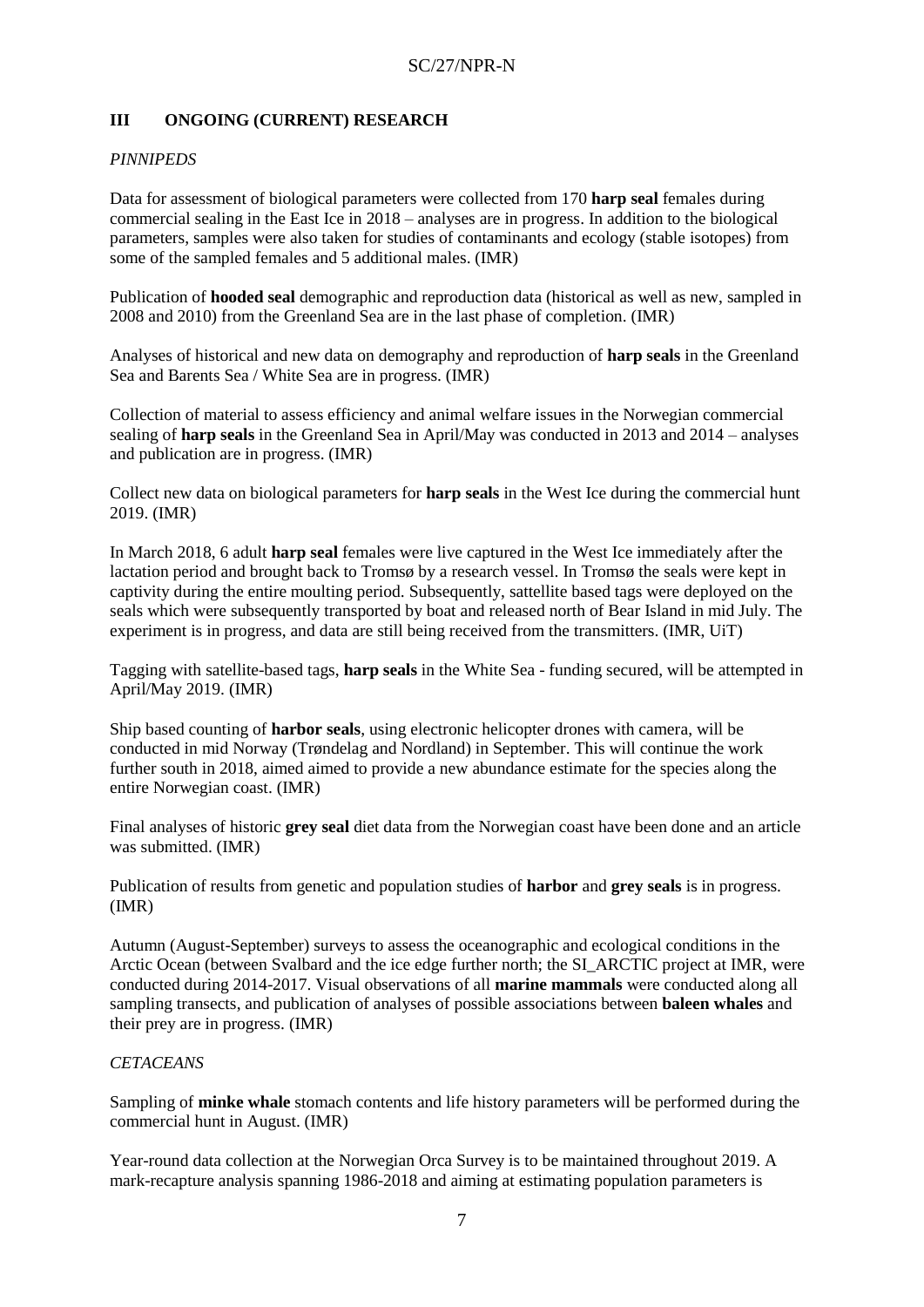underway. Biopsy samples are being analyzed along with individuals' sighting histories and predation records to assess prey specializations and variations in foraging ecology of killer whale groups (Jourdain et al. 2017). (ORCA).

### *GENERAL*

The collection of data on incidental observation of marine mammals will be continued. Participation of marine mammal observers on the annual ecosystem surveys in the Barents Sea has been established as part of the general survey procedure. (IMR).

The mosaic sighting survey program (*NILS*) for estimating abundance of minke whales in the period 2014-2019 is ongoing. Analyses to estimate the abundance of other cetacean species observed during these surveys are underway. (IMR).

# **IV ADVICE GIVEN AND MANAGEMENT MEASURES TAKEN**

#### **Sealing**

#### Harp and hooded seals

Advice on the management of **harp** and **hooded seals** is based on deliberations in the ICES / NAFO / NAMMCO Working Group on Harp and Hooded Seals (WGHARP). WGHARP met during 26-30 September 2016 at the ICES HQ in Copenhagen, Denmark, to assess the status and harvest potential of stocks of Greenland Sea harp and hooded seals and harp seals in the White Sea. The advice given subsequently by ICES, were used by the Joint Norwegian-Russian Fisheries Commission to establish management advice for 2019.

The basis for the advice was a request from Norway in October 2015 where ICES was requested to assess the status and harvest potential of harp seal stocks in the Greenland Sea and White Sea/Barents Sea and of the hooded seal stocks in the Greenland Sea, and to assess the impact on the harp seal stocks in the Greenland Sea and the White Sea/Barents Sea of an annual harvest of: 1) Current harvest levels; 2) Sustainable catches (defined as the fixed annual catches that stabilizes the future 1+ population); 3) Catches that would reduce the population over a 10-year period in such a manner that it would remain above a level of 70% of current level with 80% probability.

ICES have developed a Precautionary harvest strategy for the management of harp and hooded seals. The strategy includes two precautionary and one conservation (limit) reference levels. The reference levels relate to the pristine population size, which is the population that would be present on average in the absence of exploitation, or a proxy of the pristine population (which in practical terms is referred to as the maximum population size historically observed,  $N_{max}$ ). A conservation, or lower limit reference point, N<sub>lim</sub>, identifies the lowest population size which should be avoided with high probability. The first precautionary reference level is established at 70% (N<sub>70</sub>) of N<sub>max</sub>. When the population is between  $N_{70}$  and  $N_{max}$ , harvest levels may be decided that stabilize, reduce or increase the population, so long as the population remains above the  $N_{70}$  level. ICES has suggested that this could be done by designing the TAC to satisfy a specific risk criterion which implicate 80% probability of remaining above  $N_{70}$  over a 15-year period. When a population falls below the  $N_{70}$  level, conservation objectives are required to allow the population to recover to above the precautionary  $(N_{70})$  reference level.  $N_{50}$  is a second precautionary reference point where more strictly control rules must be implemented, whereas the N<sub>lim</sub> reference point (set by ICES at 30% (N<sub>30</sub>) of N<sub>max</sub>) is the ultimate limit point at which all harvest must be stopped.

The ICES management of harp and hooded seals require that the populations in question are defined as "data rich". Data rich stocks should have data available for estimating abundance where a time series of at least three abundance estimates should be available spanning a period of 10-15 years with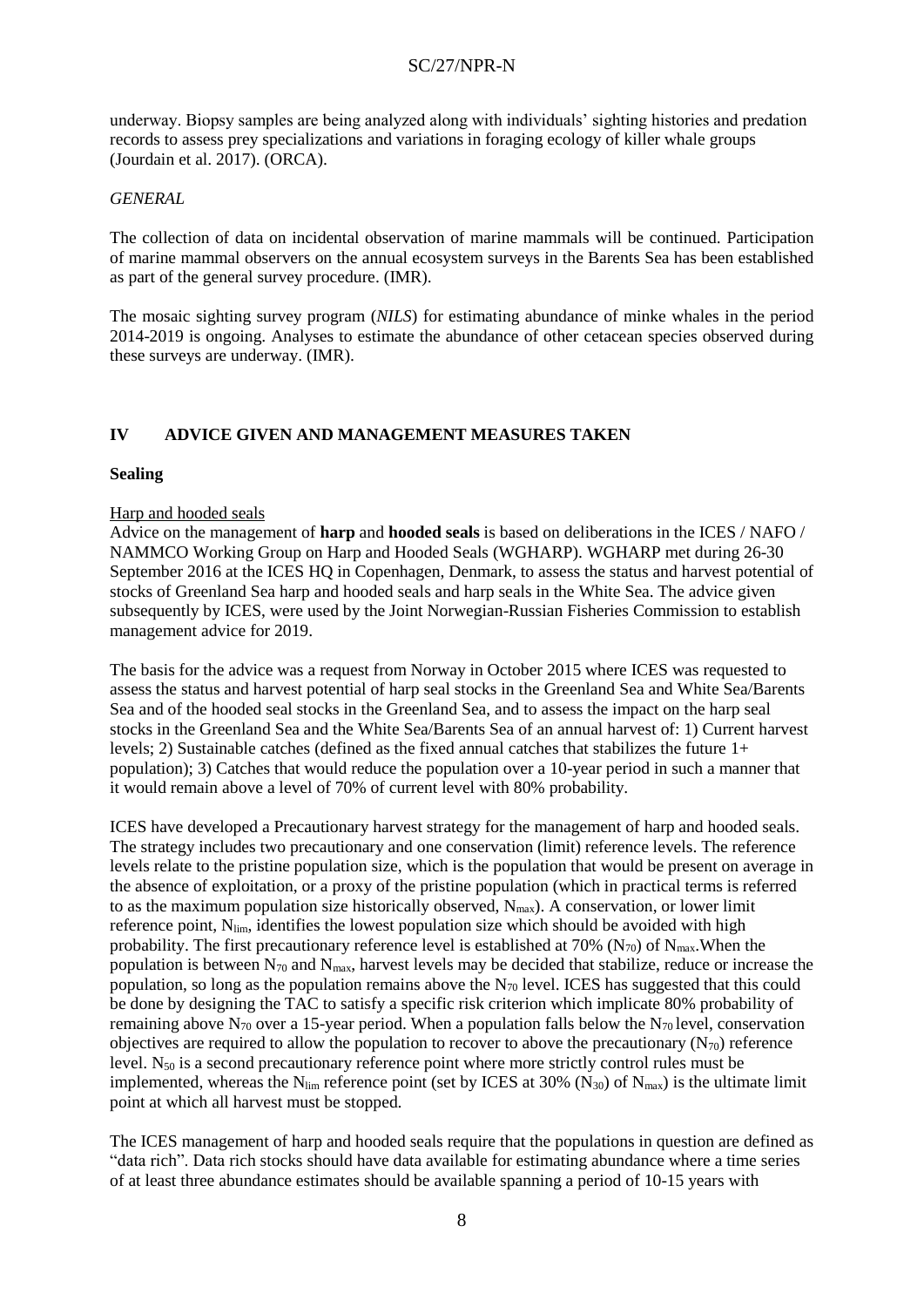surveys separated by 2-5 years, the most recent abundance estimates should be prepared from surveys and supporting data (e.g., birth and mortality estimates) that are no more than 5 years old. Stocks whose abundance estimates do not meet all these criteria are considered "data poor" and should be managed more conservatively.

Population assessments were based on a population model that estimates the current total population size, incorporating historical catch data, estimates of pup production and historical values of reproductive rates. The modelled abundance is projected into the future to provide a future population size for which statistical uncertainty is provided for various sets of catch options. In case of "data poor" populations, catch limits are estimated using the more conservative Potential Biological Removal (PBR) approach.

Using the population assessment model, the size of the **Greenland Sea harp seal** population was estimated as 676 500 (95% C.I. 490 190 – 862 810) animals in 2017. ICES consider this population to be data rich, and above the N<sup>70</sup> level (i.e., more than 70% of known maximum abundance measured). Thus, it is appropriate to provide catch advice using the assessment model and to apply the Precautionary harvest strategy. Current catch level will likely result in an increase in population size of 76% over the 15-year's period 2017-2032, whereas a catch of 21 500 1+ animals, or an equivalent number of pups (where one 1+ seal is balanced by 2 pups) per year would sustain the population at present level over the same period. Catches that would reduce the population over a 15-year period in such a manner that it would remain above a level of 70% of current level with 80% probability are 26 000 1+ animals, or an equivalent number of pups (where one 1+ seal is balanced by 2 pups), in 2017 and subsequent years. Any allowable catch should be contingent on an adequate monitoring scheme to detect adverse impacts before it is too late for them to be reversed, particularly if the TAC is set at a level where a decline is expected.

Recent Russian aerial surveys of the **White Sea/Barents Sea harp** seal stock suggest that there may have been a sudden reduction in pup production after 2003. ICES have suggested that the reduced pup production does not appear to be a result of poor survey timing, poor counting of imagery, disappearance or mortality of pups prior to the survey or increased adult mortality. The most likely explanation for the change in pup production seems to be a decline in the reproductive state of females.

The population assessment model used for the White Sea/Barents Sea harp seal population provided a poor fit to the pup production survey data. Nevertheless, ICES has decided to continue to use the model which estimated a total 2017 abundance of 1 408 200 (95% C.I. 1 251 680 – 1 564 320). The modelled total population indicates that the abundance decreased from 1946 to the early 1960s, increased from the early 1960s to the early 1980s, but then declined again until around 2007. The model suggests an increase in population size after 2007. Based on current data availability, this population is considered "data poor". The equilibrium catch level is 10 090 1+ animals, or an equivalent number of pups (where one  $1+$  seal is balanced by 2 pups), in 2017 and subsequent years. Using the traditional PBR approach, removals were estimated to be 39 985 seals (irrespective of age). However, this catch option indicates a 33% reduction of the 1+ population over the next 15 years. More conservative PBR approaches (but still within the defined framework of the method) were attempted as well, but they also resulted in population reductions (of 10-25%) over the next 15 years. Despite that this population is now classified as data poor, ICES expressed concerns over the high removals and declining population resulting from the PBR estimations and concluded that the estimated equilibrium catches were the most preferred option.

Results from the most recent (2012) pup survey suggest that current **Greenland Sea hooded seal** pup production remains very low, and lower than observed in comparable surveys in 1997, 2005 and 2007. Due to some uncertainty regarding the historical data on pregnancy rates, the population model was run for a range of pregnancy rates (assuming 50%, 70% or 90% of the mature females produced offspring, respectively). All model runs indicated a population currently well below  $N_{30}$  (30% of largest observed population size). Recent analyses have indicated that pregnancy rates have remained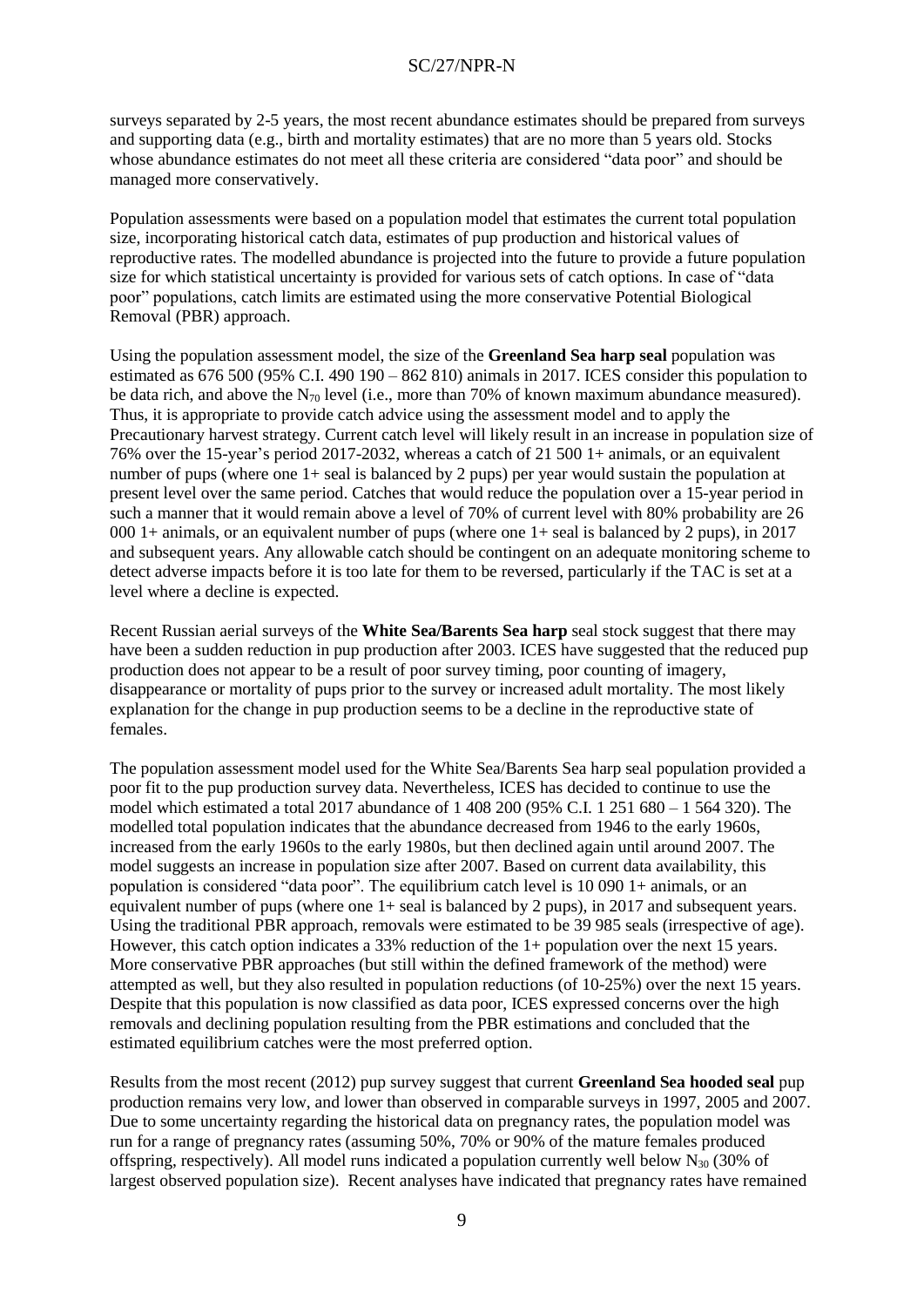rather constant around 70% in the period 1958 – 1999. Using this scenario, the model estimates a 2017 total population of 80 460 (95% C.I. 59 020 – 101 900). Following the Precautionary harvest strategy and the fact that the population is below N<sub>lim</sub>, ICES recommend that no harvest be allowed for Greenland Sea hooded seals at this time.

Traditionally, both Russia and Norway have participated in the sealing operations in the West Ice and the East Ice and have, therefore, allocated quotas on a bilateral basis in negotiations in the Joint Norwegian-Russian Fisheries Commission. However, the Russians cancelled their sealing operations in the West Ice in 2001. The Norwegian shares of the 2019 quotas would be the total TAC of harp seals in the West Ice. In the East Ice, the Norwegian quota was set at 7,000 harp seals.

# Coastal seals

A new management system for coastal seals was introduced in 1996. Hunting quotas on **harbor** and **grey seals** were set based on best available information on seal abundance along the coast. The regulations also included catch reports. The new management regime required increased survey effort along the Norwegian coast to be able to give advice on catch levels. In 2003, quotas were increased substantially compared to the recommendations based on scientific advice, when they were set at 1186 grey seals (25% of the abundance estimate) and 949 harbor seals (13% of the abundance estimate). Also, compensation paid for shot seals, which included sampling of age and body condition data, were introduced and lasted until 2014 (except in 2011). In 2010, management plans for harbor and grey seals were implemented, aimed to ensure sustainable populations of both species within their natural distribution areas. Regulating measures should be designed to ensure that they have the greatest impact in areas where there is documented significant damage to the fishing industry caused by seals. Target population sizes were decided to be 7000 harbor seals counted during moult and a grey seal population producing 1200 pups annually along the Norwegian coast. Hunting quotas should be set to regulate the seal populations in relation to the target levels. Target levels can be adjusted based on new knowledge on seal populations.

### Seals in Svalbard

Since a main purpose of managing animal species in Svalbard is to protect naturally occurring species, hunting must not affect the stocks. Controlled and limited hunting is allowed for some species, including **ringed** and **bearded seals**. To hunt in Svalbard, documentation of an accepted big-gameproficiency test (annual rifle shooting test) is required. The two seal species cannot be hunted in national parks / nature reserves. They are also protected during the darkest period (December-January) and in the breeding period. Catch reports are mandatory.

# **Whaling**

At the IWC Annual Meeting in 1992 Norway stated that it intended to reopen the traditional **minke** whaling in 1993. So far, IWC has accepted the RMP developed by its Scientific Committee as a basis for future management decisions but has not implemented the procedure. The Norwegian Government therefore decided to set quotas for the 1993 and following seasons based on RMP, with parameters tuned to the cautious approach level as expressed by the Commission and using the best current abundance estimates as judged by the IWC Scientific Committee. In recent years research has been conducted on modification and retuning of the procedure to other target levels than the original 0.72, chosen by the Commission.

At, in principle, regular intervals an *Implementation Review* of the RMP for a specific species and management area is conducted. During such reviews, the input data as well as biological information including genetics are critically evaluated and conditioned for simulation trials of management scenarios. The most recent review for North Atlantic common minke whales was conducted over the period 2014-2017. It has been concluded that there is a single panmictic minke whale population in the Northeast Atlantic and new abundance estimates have been approved for use in RMP. From the 2008-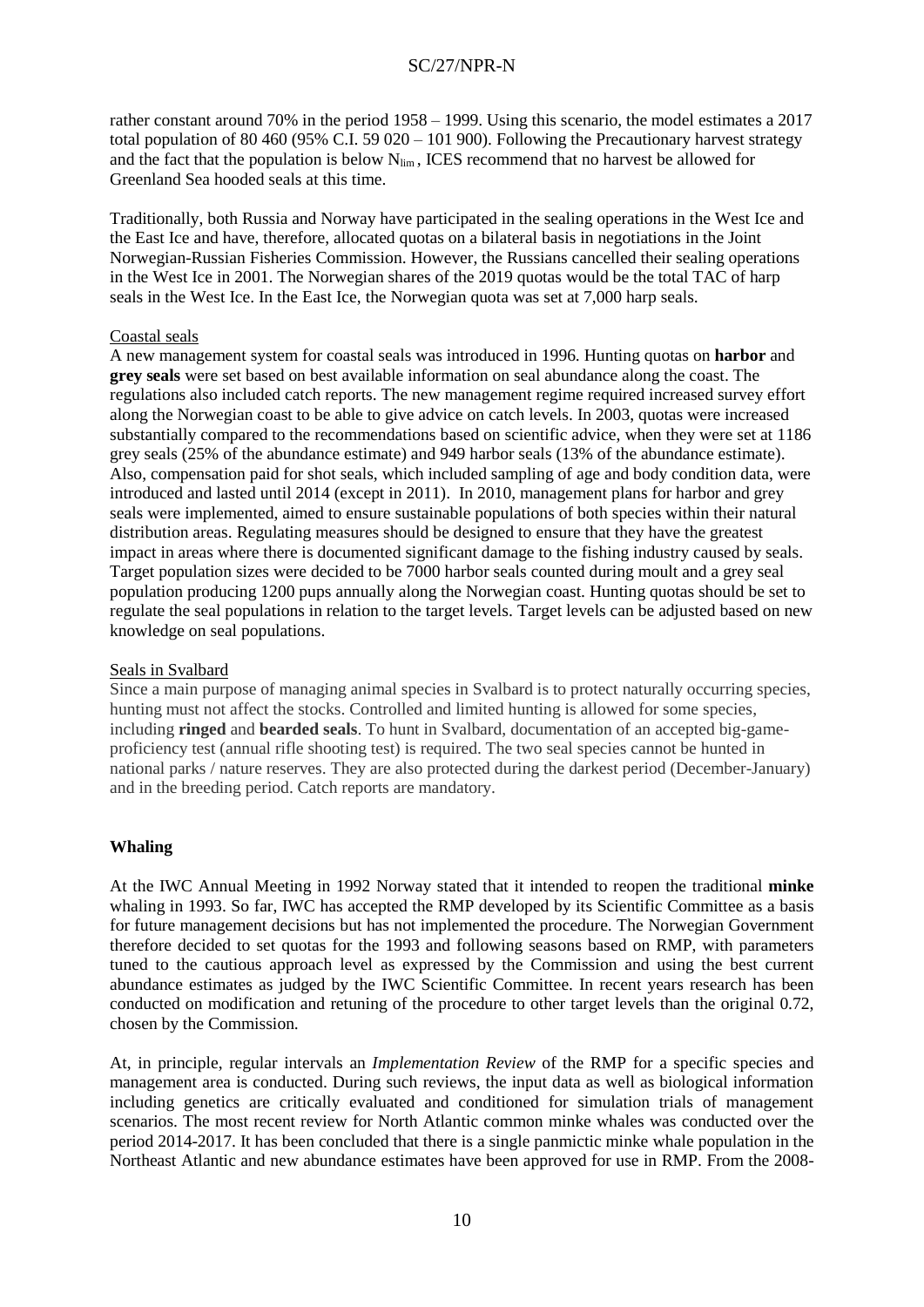2013 period, the total estimate for the surveyed areas is 100 615 (cv 0.17), of which 89 623 (cv 0.18) animals are in the Eastern area. (IMR).

Starting in 2016, a new six-year block quota 2016-2021, was set with an annual total catch quota of 880 animals of which 710 could be taken within the Northeastern stock area (the E Small Areas, i.e. the EW, EN, ES and EB Small Areas) and 170 within the CM area of the Central **minke whale** stock. The catch quotas are set for each of the five management areas, and untaken quotas may be transferred to following years within the period which the block quota is set for.

For 2018 the total catch quota, including transfers, was set to 1278 minke whales. The catch quota for 2019 has been suggested to be the same as for 2018, but this has not been finally decided. The catching season opens April 1 and are closed medio September.

### **V PUBLICATIONS AND DOCUMENTS**

#### *Peer reviewed*

- Ancieto, A.S., Biuw, M., Lindstrøm, U., Solbø, S.A., Broms, F. and Carrol, J. 2018. Monitoring marine mammals using unmanned aerial vehicles: quantifying detection certainty. Ecosphere 9(3): e02122. Doi 10.1002/ecs2.2122. 15 pp.
- Aune, M., Ancieto, A.S., Biuw, M., Daase, M., Falk-Petersen, S., Leu, E., Ottesen, C.A.M., Sagerup, K. and Camus, L. 2018. Seasonal ecology in ice-covered Arctic seas - Considerations for spill response decision making. Marine Environmental Research, 141: 275–288. [https://doi.org/10.1016/j.marenvres.2018.09.004.](https://doi.org/10.1016/j.marenvres.2018.09.004)
- Blanchet, M.-A., Acquarone, M., Biuw, E.M., Larsen, R., Nordøy, E.S. and Folkow, L.P. 2018. A Life After Research? First release of harp seals (*Pagophilus groenlandicus*) after temporary captivity for scientific purposes. Aquatic Mammals, 44: 343-356. <https://doi.org/10.1578/AM.44.4.2018.343>
- Everett, A., Kohler, J., Sundfjord, A., Kovacs, K. M., Torsvik, T., Pramanik, A, Boehme, L. and Lydersen, C. 2018. Subglacial discharge plume behaviour revealed by CTD-instrumented ringed seals. Sci. Rep. 8: 13467: 1-10, doi: 10.1038/s41598-018-31875-8.
- Foster, G., Nymo, I. H., Kovacs, K. M., Beckmen, K. B., Brownlow, A.C., Baily, J. L., Dagleish, M. P., Muchowski, J., Perrett, L. L. , Tryland, M., Lydersen, C., Godfroid, J., McGovern, B. and Whatmore, A. M. 2018. First isolation of *Brucella pinnipedialis* and detection of *Brucella*  antibodies from bearded seals (*Erignathus barbatus*). Dis. Aquat. Org. 128: 13-20.
- Garde, E., Bertelsen, M.F., Ditlevsen, S., Heide-Jørgensen, M.P., Nielsen, N.H., Frie, A.K., Olafsdottir, D., Siebert, U. and Hansen, S.H. 2018. Accuracy of the aspartic acid racemization technique in age estimation of mammals and the influence of body temperature. NAMMCO Scientific Publications 10. doi:<http://dx.doi.org/10.7557/3.4400>
- Grønnestad, R., Villanger, G. D., Polder. A., Kovacs, K. M., Lydersen, C., Jenssen, B. M. and Borgå, K. 2018. Effects of a complex contaminant mixture on thyroid hormones in breeding hooded seal mothers and their pups. Environ. Pollut. 240: 10-16.
- Hamilton, C. D., Kovacs, K. M., Ims, R. A. and Lydersen. C. 2018. Haul-out behaviour of Arctic ringed seals: Inter-annual patterns and impacts of current environmental change. Polar Biol. 41: 1063-1082.
- Hamilton, C. D., Kovacs, K. M. and Lydersen, C. 2018. Individual variability in diving, movement and activity patterns of adult bearded seals in Svalbard, Norway. Sci. Rep. 8: 16988: 1-17, doi: 10.1038/s41598-018-35306-6.
- Hoffman, J.I., Bauer, E., Paijmans, A., Humble, E., Beckmann, L.M., Kubetschek, C., Christaller, F., Kröcker, N., Fuchs, B., Moreras, A., Bester, M.N., Cleary, A., De Bruyn, P.J.N., Forcada, J., Goebel, M., Goldsworthy, S., Guinet, C., Hoelzel, R., Lydersen, C., Kovacs, K.M. and Lowther, L. 2018. A global cline in a colour polymorphism suggests a limited contribution of gene flow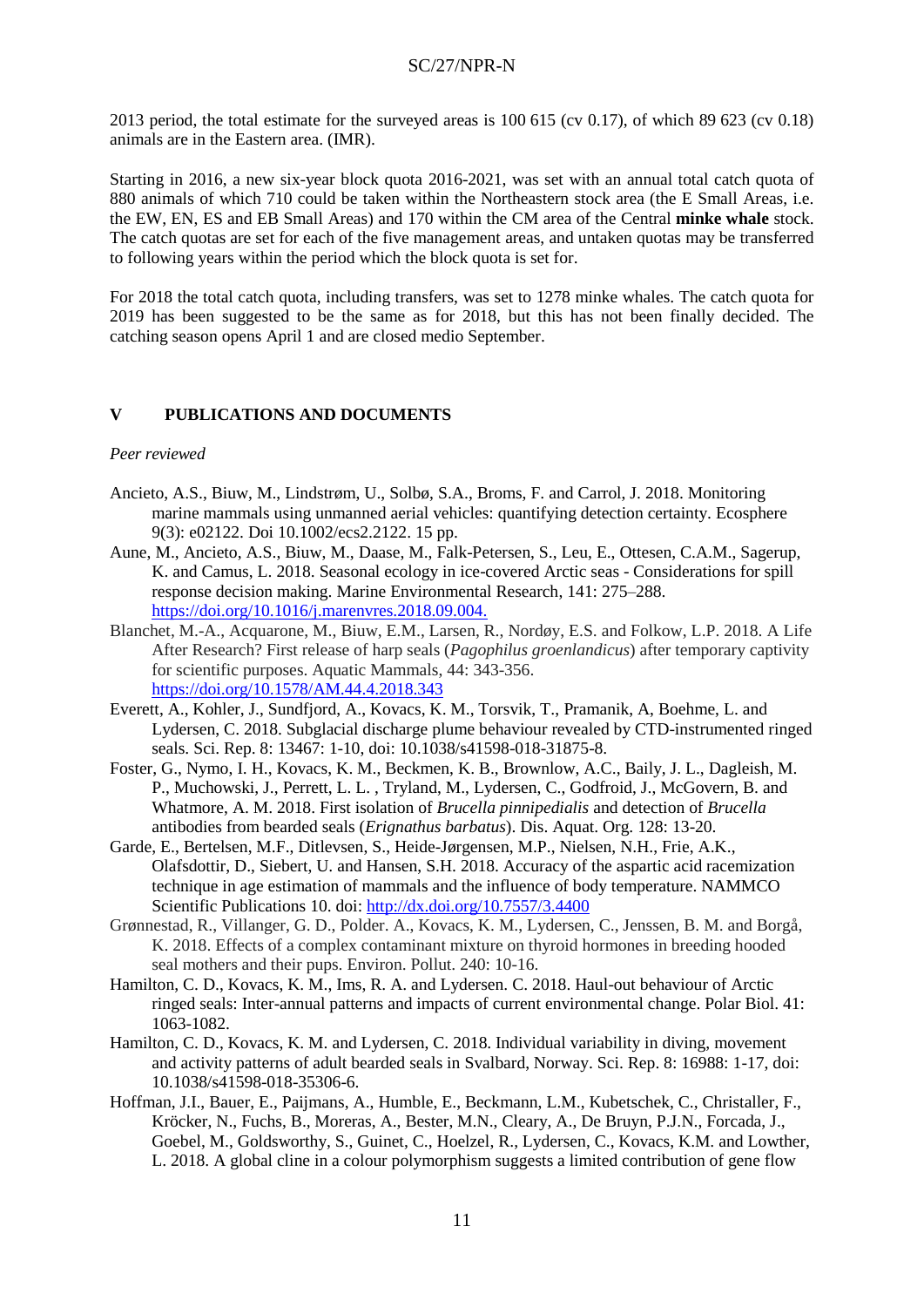towards the recovery of a heavily exploited marine mammal. R. Soc. Open Sci. 5: 181227: 1-9, doi: 10.1098/rsos.181227.

- Jourdain, E., Karoliussen, R., Curé, C., Massenet, M., Barrett-Lennard, L., & Ellis, G. M. (2019). A Case of Natural Killer Whale (Orcinus orca) Entrapment in Northern Norway: From Assessment to Rescue. *Aquatic Mammals*, *45*(1), 14-20.
- Jourdain E. & Karoliussen R. (2018). Identification Catalogue of Norwegian killer whales : 2007- 2018. doi : 10.6084/m9.figshare.4205226
- Jourdain, E., Vongraven, D., Bisther, A., & Karoliussen, R. (2017). First longitudinal study of sealfeeding killer whales (Orcinus orca) in Norwegian coastal waters. *PloS one*, *12*(6), e0180099.
- Kovacs, K. M. 2018. Bearded seal (*Erignathus barbatus*). Pp. 83-86 in: Würsig, B., Thewissen J. G. M. and Kovacs, K. M. (eds.) Encyclopedia of marine mammals. Elsevier, Lond..
- Kovacs, K. M. 2018. Hooded seal (*Cystophora cristata*). Pp. 477-480 Pp. in: Würsig, B., Thewissen J. G. M. and Kovacs, K. M. (eds.) Encyclopedia of marine mammals. Elsevier, Lond..
- Lennert-Cody, C.E., Buckland, S.T., Gerodette, T., Webb, A., Barlow, J., Fretwell, P.T., Maunder, M.N., Kitakado, T., Moore, J.F., Scott, M.D. and Skaug, H.J. 2018. Review of potential linetransect methodologies for estimating abundance of dolphin stocks in the eastern tropical Pacific. Journal of Cetacean Research and Management, 19: 9-21.
- Lydersen, C. 2018. Walrus *Odobenus rosmarus*. Pp. 1045-1048 in: Würsig, B., Thewissen J. G. M. and Kovacs, K. M. (eds.) Encyclopedia of marine mammals. Elsevier, Lond.
- Nakamura, G., Ryeng, K.A., Kadowaki, I., Hayashi, R., Nagatsuka, S., Hirose, A., Fujise, Y. and Haug, T. 2018. Comparisons of shapes of the white flipper patch between two subspecies of common minke whales (*Balaenoptera acutorostrata*). Cetacean Population Studies 1: 15-24.
- Øren, K., Kovacs, K. M.,Yoccoz, N. G. and Lydersen, C. 2018. Assessing site-use and sources of disturbance at walrus haul-outs using monitoring cameras. Polar Biol. 41: 1737-1750.
- Pedersen1, T., Fuhrmann, M.M., Lindstrøm, U., Nilssen, E.M., Ivarjord, T., Ramasco, V., Jørgensen, L.L., Sundet, J.H., Sivertsen, K., Källgren, E., Hjelset, A.M., Michaelsen, C., Systad, G., Norrbin, F., Svenning, M.-A., Bjørge, A., Steen, H. and Nilssen, K.T. 2018. Effects of the invasive red king crab on food web structure and ecosystem properties in an Atlantic fjord. Marine Ecology Progress Series 596: 13-31.
- Stafford, K. M., Lydersen, C., Wiig, Ø. and Kovacs, K. M. 2018. Extreme diversity in the songs of Spitsbergen's bowhead whales. Biol. Lett. 14. art. no. 20180056. 4 pp. doi: 10.1098/rsbl.2018.0056
- Steeves, H. N., McMeans, B., Field, C., Stewart, C., Arts, M. T., Fisk, A. T., Lydersen, C., Kovacs, K. M. and MacNeil, M. A. 2018. [Non-parametric analysis of the spatio-temporal variability in the](https://www.cambridge.org/core/product/A7D6D77028AC7CAB9E23FC36BF1E461A)  [fatty-acid profiles among Greenland sharks. J. Mar. Biol. Assoc. UK. 98: 627-633.](https://www.cambridge.org/core/product/A7D6D77028AC7CAB9E23FC36BF1E461A)
- Storrie, L., Lydersen, C., Andersen, M., Wynn, R. B. and Kovacs K. M. 2018. Determining the species assemblage and habitat use of cetaceans in the Svalbard Archipelago, based on recorded observations from 2002-2014. Polar Res. 37, 1463065, doi: 10.1080/17518369.2018.1463065.22pp.
- Vacquie-Garcia, J., Lydersen, C., Ims, R.A. and Kovacs, K.M. 2018. Habitats and movement patterns of white whales *Delphinapterus leucas* in Svalbard, Norway in a changing climate. Movement Ecol. 6:21:1-12, doi: 10.1186/s40462-018-0139-z.
- Würsig, B., Thewissen J. G. M. and Kovacs, K. M. (eds.) Encyclopedia of marine mammals. Elsevier, Lond. 1157 pp.

#### *Others*

- Ahonen, H., Stafford, K., de Steur, L., Lydersen, C., Wiig, Ø., Kovacs, K. 2018. The soundscape of western Fram Strait – a key habitat for endemic Arctic cetaceans. POLAR2018, 19-23 June, Davos, Switzerland.
- Bjørge, A. & Tolley K.A. 2018. Harbor porpoise. Pp 448-450 in B. Würsig, J.G.M. Thewissen and K.M. Kovacs (eds). *Encyclopedia of Marine Mammals*. 3<sup>rd</sup> ed, Academic Press/Elsevier, San Diego, CA, USA.
- Cervin, L. 2018. Life history of Harbour Porpoise *Phocoena phocoena* in Norwegian Coastal Waters. UiT – The Arctic University of Norway, Tromsø; Master thesis, May 2018. 34 pp.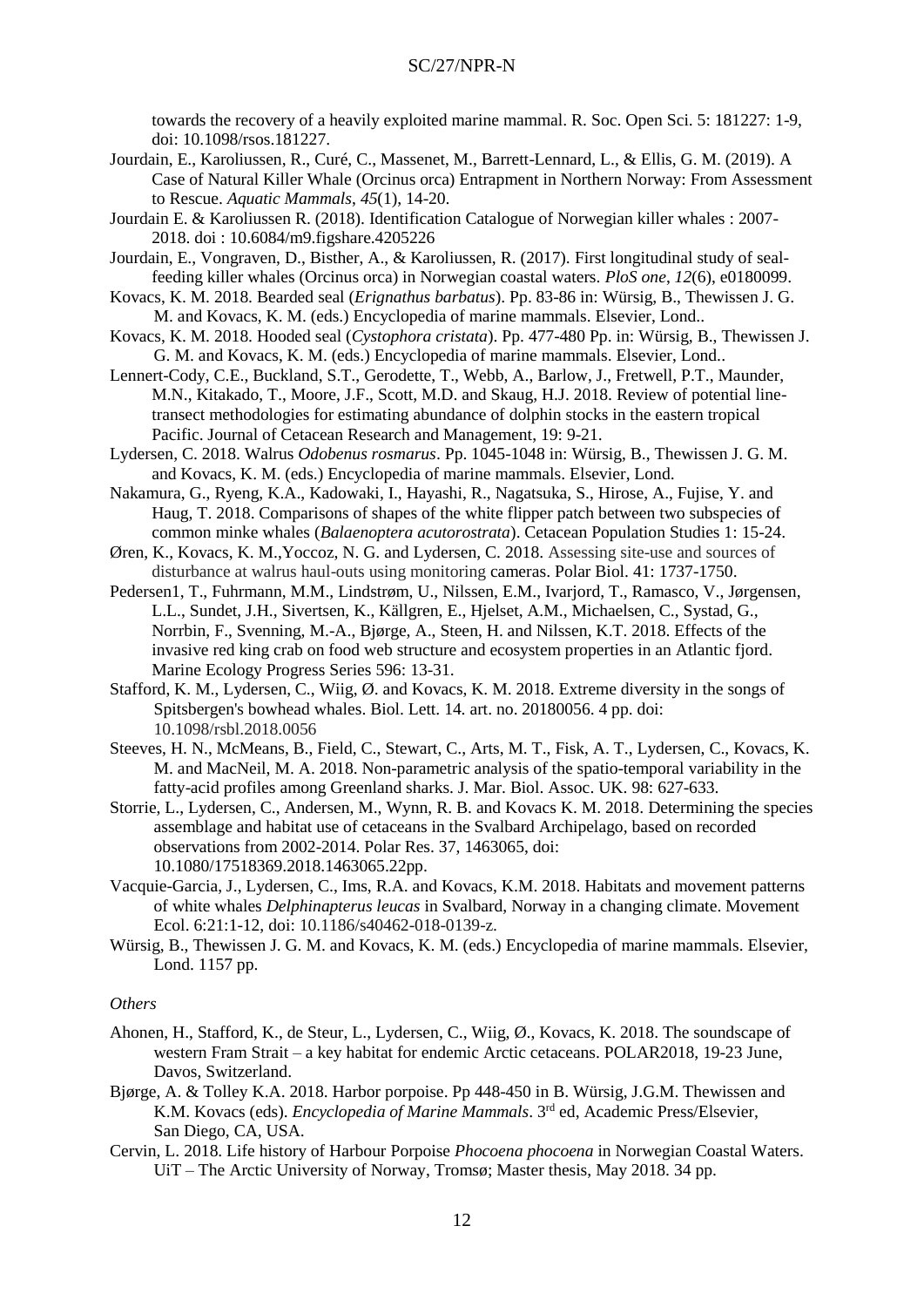- Cleary, A. C., Bester, M., Bonin, C., Forcada, J., Goebel, M., Goldsworthy, S. , Guinet, C., Hoffman, J., Kovacs, K., Lydersen, C., and Lowther, A. 2018. Genetic selection in Antarctic fur seals – effects of prey and sealing. POLAR2018, 19-23 June, Davos, Switzerland.
- Duarte, P., Lowther, A., Assmy, P., Gabrielsen, G. W., Kovacs, K. M., Lydersen, C. and Griffith, G. 2018. The importance of giants in a world of dwarfs. Arctic Frontiers, 21-26 Jan., Tromsø, Norway.
- Hamilton, C. D., Kovacs, K. M., Aars, J. Lydersen, C. and Ims, R. A. 2018. Polar bears and ringed seals "decoupling" in a changing Arctic. Fram Forum 2018. Research Notes: 28-31.
- Haug, T. 2018. Sel Grønlandssel & Klappmyss. Pp. 38-39 i Huse, G. & Bakketeig, I.E. (Eds.) Ressursoversikten 2018, Fisken og havet, 6-2018. Havforskningsinstituttet, Bergen.
- Kovacs, K. M., Aars, J., Hamilton, C., Lone, K., Vacquie-Garcia, J., Storrie, L. and Lydersen, C. 2018. Barents Sea marine mammals in a changing Arctic. 10th Int. Conf. Marine mammals of the Holarctic, 29 Oct.-2 Nov. 2018, Arkhangelsk, Russia. p. 167.
- Kropidlowska, J. 2018. Essential and non-essential chemical elements in the muscles and liver of harbour porpoises *Phocoena phocoena* from the Norwegian coastal waters. NTNU – Norwegian University of Science and Technology, Trondheim; Master thesis, September 2018. 35 pp.
- Leonards, P., Lydersen, C., Kovacs, K. M. and Bytingsvik, J. 2018. Metabolite and lipid profiling of blow samples of beluga whales from the Arctic. Metabolomics 2018. 14th Ann. Conf. Metabolomics Soc. June 24-28 Seattle, USA.
- Lowther, A.D., von Quillfeldt, C.H., Assmy, P., De Steur, L., Descamps, S., Divine, D.V., Elvevold, S., Forwick, M., Fransson, A., Gerland, S., Granskog, M.A., Hallanger, I., Itkin, M., Hop, H., Husum, K., Kovacs, K., Lydersen, C., Matsuoka, K., Miettinen, A., Moholdt, G., Myhre, P.I., Orme, L. 2018. A review of the scientific knowledge seascape off Dronning Maud Land, Antarctica. Norwegian Polar Institute, Techn. Rep. 201 pp.
- Lydersen, C., Aars, J., Ahonen, H., Glazov, D. M., Heide-Jørgensen, M. P., Shpak, O.V., Stafford, K., Vacquie-Garcia, J. and Kovacs, K. M. 2018. Novel, good news about the Spitsbergen stock of bowhead whales*, Balaena mysticetus.* 10th Int. Conf. Marine mammals of the Holarctic, 29 Oct.-2 Nov. 2018, Arkhangelsk, Russia. pp. 178-179.
- Lühmann, K., Goksøyr, M., Harju, M., Kovacs, K.M., Lille-Langøy, R., Lydersen, C., Øygarden, L., Tartu, S. and Routti, H. 2018. Activation of the thyroid receptor of fin and blue whales by environmental pollutants. NETS2018, 7<sup>th</sup> Norwegian Environmental Toxicology Symposium, 12-14 March Longyearbyen, Svalbard.
- Meehan, R.H., Belikov, S., Desportes, G., Ferguson, S.H., Kovacs, K.M., Laidre, K.L., Stenson, G.B., Thomas, P.O., Ugarte, F. and Vongraven, D. 2018. Marine mammals In: CAFF. State of the Arctic Marine Biodiversity Report. Conservation of Arctic Flora and Fauna, Akureyri, Iceland.
- Nilssen, K.T. & Bjørge, A. 2018. Havert og steinkobbe. Pp. 40-41 i Huse, G. & Bakketeig, I.E. (Eds.) Ressursoversikten 2018, Fisken og havet, 6-2018. Havforskningsinstituttet, Bergen.
- Øien, N. 2018. Report of the Norwegian 2017 survey for minke whales in the Small Management Area EB – the Barents Sea. IWC SC/67B/ASI/08. 9 pp.
- Øien, N. 2018. Vågehval. P. 59 i Huse, G. & Bakketeig, I.E. (Eds.) Ressursoversikten 2018, Fisken og havet, 6-2018. Havforskningsinstituttet, Bergen.
- Ravoilainen, V., Strøm, H., Elvevold, S., Fuglei, E., Pedersen, Å. Ø., Svenning, M., Routti, H., Gabrielsen, G. W., Nordgård, I. K., Vongraven, D., Gerland, S., Kohler, J., Pavlova, O., Lydersen, C., Aars, J., Myhre, P, I., Nylund, I., Overrein, Ø., Quillfeldt, C. von, Hallanger, I., Ask, A., Itkin, M., Hansen, J. R., Skoglund, A. og Jørgensen, N. M. 2018. Kunnskapsgrunnlaget for Sentral-Spitsbergen. Norsk Polarinst. Rapp Ser. nr. 150. 326 pp.
- Routti, H., Bourgeon, S., Diot, B., Duale, N., Fisk, A. T., Fossi, M. C., Hanssen, L., Harju, M., Kovacs, K. M., Lydersen, C., Nymo, I. H., Panti, C., Scotter, S., Tryland, M. and Villanger, G. 2018. Sucking clams or hunting seals – consequences to walrus health. 10th Int. Conf. Marine mammals of the Holarctic, 29 Oct.-2 Nov. 2018, Arkhangelsk, Russia. pp. 191.192.
- Ryeng, K.A. & Minton, G. 2018. Norway Country Profile for Whale Watching. In: Whale Watching Handbook – International Whaling Commission. Launched 30 October 2018. Available from: [https://wwhandbook.iwc.int/en/country-profiles/norway.](https://wwhandbook.iwc.int/en/country-profiles/norway)
- Villanger, G. D., Routti, H., Kovacs, K. M., Haug, L. S., Sabaredzovic, A., Jenssen, B. M. and Lydersen, C. 2018. Past and present levels of perfluoroalkyl substances in white whales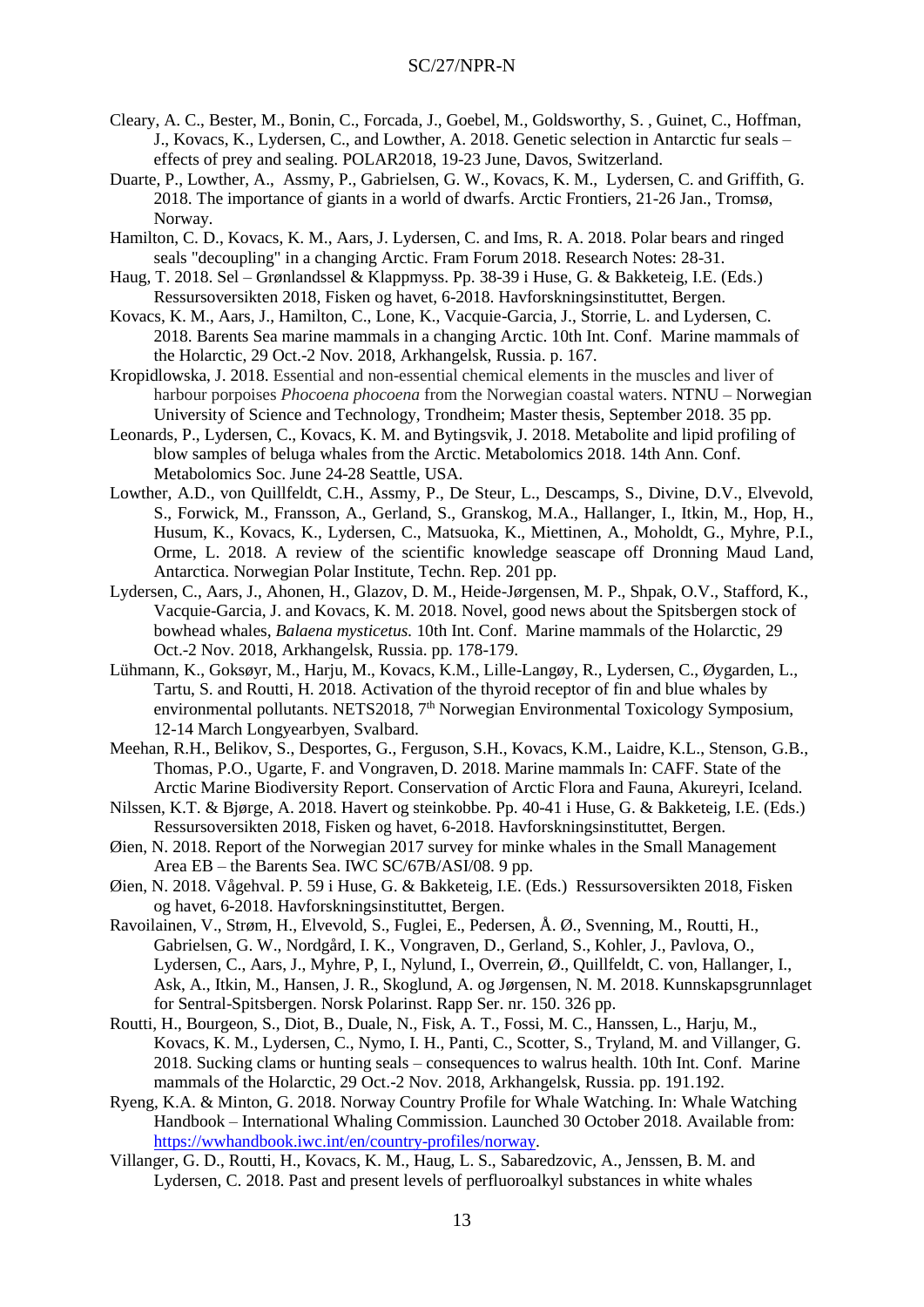(*Delphinapterus leucas*) from Svalbard – a comparison of plasma levels sampled 15 years apart. NETS2018, 7th Norwegian Environmental Toxicology Symposium, 12-14 March Longyearbyen, Svalbard.

# **VI APPENDIX 1 – CATCH DATA**

# **Sealing**

### Harp and hooded seals

Norwegian catches in the Greenland Sea (West Ice) in 2018 was taken by one vessel, whereas no Russian seal vessels participated in the area. Due to the uncertain status for Greenland Sea hooded seals, no animals of the species were permitted taken in the ordinary hunt operations in 2018. Only 14 animals (whereof 6 were pups) were taken for scientific purposes. In addition, 3 pups were taken in the ordinary hunt, presumably because they were misidentified (as harp seal beaters) before they were shot. The 2018 TAC for harp seals in the Greenland Sea was set at 26 000 1+ animals (where 2 pups balance one 1+ animal), i.e. the removal level that would reduce the population with 30% over the next 15 year's period.

A possible reduction in harp seal pup production in the White Sea may have prevailed after 2003. Due to concern over this, ICES recommended that removals be restricted to the estimated sustainable equilibrium level of 10,090 1+ animals (where 2 pups balance one 1+ animal) in the White and Barents Sea in 2018. The Joint Norwegian-Russian Fisheries Commission has followed this request and allocated 7,000 seals of this TAC to Norway.

Table VI.I shows the Norwegian catches of harp and hooded seals in 2018. The total quotas given were not fulfilled in any area: In the West Ice, only 5% of the given harp seal quota was taken. A ban implemented on all pup catches prevented Russian hunt in the White Sea during the period 2009-2013. This ban was removed before the 2014 season. Unfortunately, however, the availability of ice was too restricted to permit sealing, resulting in no commercial Russian harp seal catches in the White Sea in 2015-2018. However, one Norwegian vessel, hunting in the southeastern Barents Sea (the East Ice) in 2018, took a total of 2,241 harp seals. This represented 22%of the identified sustainable level.

| Catching area: |      | The West Ice |       | The East Ice |  |       |  |
|----------------|------|--------------|-------|--------------|--|-------|--|
| <b>Species</b> | Pups |              | Total | Pups         |  | Total |  |
| Harp seals     | ,218 | ,485         | 2,703 |              |  | 2,241 |  |
| Hooded seals   |      |              | רו    |              |  |       |  |

| Table VI.1. Norwegian catches of harp and hooded seals in 2018. 1+ means one year old or older |  |
|------------------------------------------------------------------------------------------------|--|
| seals.                                                                                         |  |

Coastal seals

In 2003-2009, total annual **harbor seal** hunting quotas ranged between 704 and 989 animals, while annual catches were 538-905 harbor seals. In 2010-2017, annual harbor seal quotas ranged between 425 and 485 animals, while annual catches were 159-511 harbor seals. In 2018, the quota was 460 harbor seals and 385 were taken in the hunt.

In 2003-2011, recommended quotas on **grey seals** were 355-460 animals but set annual quotas were 1040-1536. Annual catches ranged between 111 and 516 grey seals in that period. Set grey seals quotas were 460 animals in 2012-2014, but due to observations of declines in grey seal pup production the quotas were reduced to 315 grey seals in 2015, 210 animals in 2016-2017. Annual catches were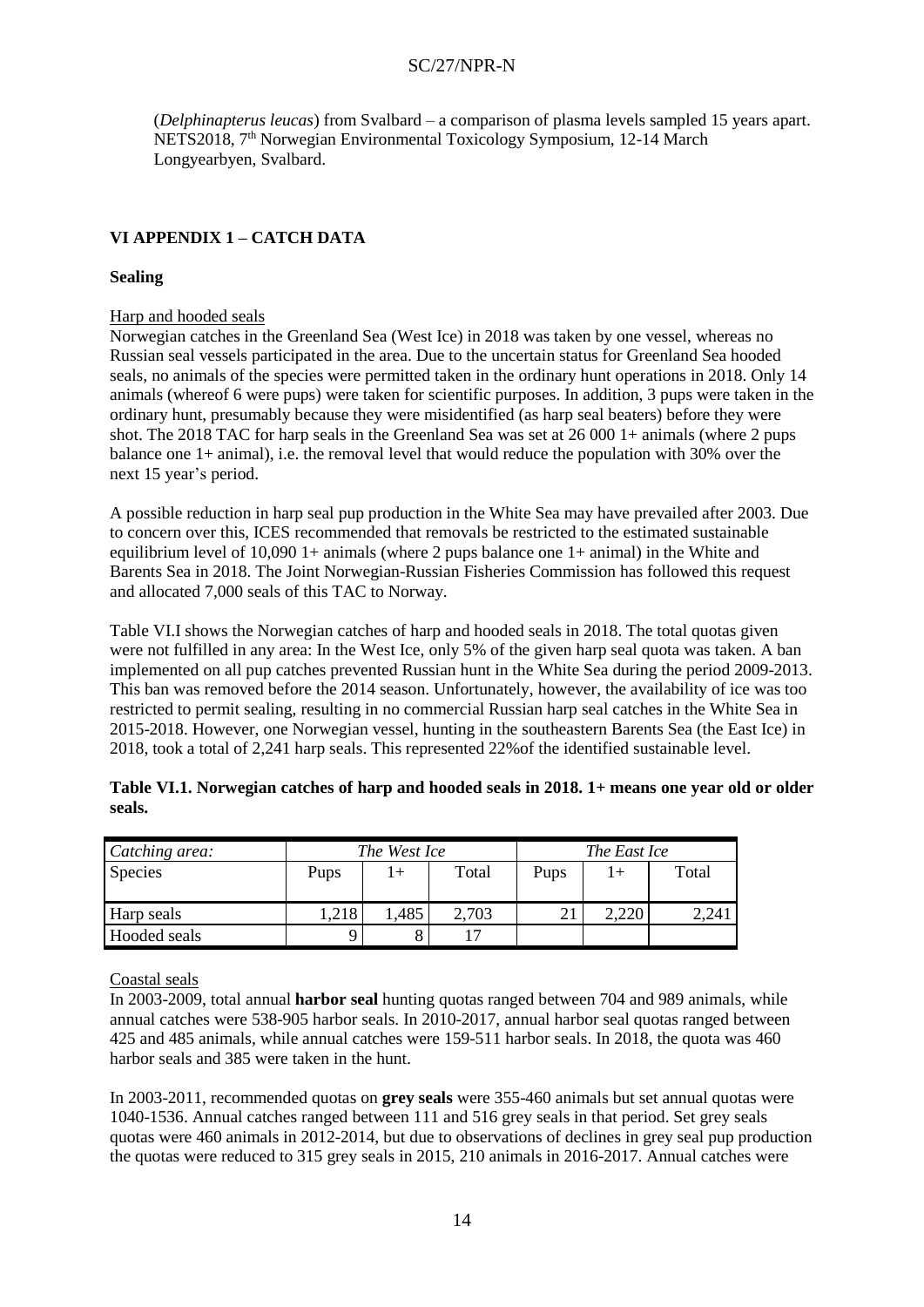33-216 grey seals in 2012-2017. In 2018, the catch quota was 200 animals and 66 grey seals were taken.

# Seals in Svalbard

In 2003-2017, total annual **ringed seal** catches in Svalbard ranged between 15 and 78 animals. In 2018, 46 ringed seals were taken in the hunt.

The number of **bearded seals** taken annually in Svalbard in 2003-2017 ranged between 2 and 34 animals, and the number taken in the 2018 hunt was 18 bearded seals.

# **Whaling**

After a temporary suspension, the traditional small type Norwegian **minke whaling** was again permitted in 1993 and quotas were implemented based on the Revised Management Procedure (RMP) developed by the International Whaling Commission's (IWC) Scientific Committee. The RMP allocates catch quotas to specific management areas. There are five such management areas within the region of interest to Norwegian whalers. The present areas are a revision of the original implementation and introduced by the IWC/SC at their Implementation Review of North Atlantic minke whales conducted at the 2003 Annual Meeting and later kept at the Implementation Reviews made in 2008 and 2014-2017. The areas are (1) the Svalbard-Bear Island area (coded ES), (2) the eastern Barents Sea (EB), (3) the Norwegian Sea and coastal zones off North Norway, including the Lofoten area (EW), (4) the North Sea (EN) and (5) the western Norwegian Sea-Jan Mayen area (CM).

In total, 11 vessels participated in the 2018 season of whaling and the catching period was 1 April to 20 September. Table VI.2 shows the number of minke whales taken by area in the 2018 season. The quotas are given as six-year block quotas but is not fully utilised in all areas. There are several reasons for that, including problems with processing the catches and accessing remote areas like the Jan Mayen area and the eastern Barents Sea. Unused quotas can be transferred to the following year. The present quota period is 2016-2021. The calculated annual basic quota for this period is 710 animals within Medium Area E and 170 whales within the Small Area CM, giving a total of 880 minke whales. The total catch in the 2017 season was 432 whales and the quota for 2018 was set to 1278 minke whales, including transferred unused catches in the E area.

| 2018                  | Management area |    |              |     |         |       |  |  |  |
|-----------------------|-----------------|----|--------------|-----|---------|-------|--|--|--|
| Small-type<br>whaling | EB              | EN | ES           | EW  | CМ      | Total |  |  |  |
| <b>Catch</b>          | 123             |    | 214          | 117 |         | 454   |  |  |  |
| <i><b>Quota</b></i>   |                 |    | 1108         |     | 170     | 1278  |  |  |  |
| <b>Stock area</b>     |                 |    | Northeastern |     | Central |       |  |  |  |

|      |  |  |  |  |  | Table VI.2. Quotas and catches of minke whales in 2018 by management area as defined in |  |  |
|------|--|--|--|--|--|-----------------------------------------------------------------------------------------|--|--|
| RMP. |  |  |  |  |  |                                                                                         |  |  |

# **VII APPENDIX 2 – BY-CATCH DATA (***Arne Bjørge, IMR***)**

### *Bycatch of harbour porpoises, grey and harbour seals*

Harbour porpoises, harbour and grey seals are incidentally caught in coastal gillnet fisheries, and the total annual bycatches of the three species are assumed to be in the order of 3000, 600 and 500 animals, respectively. Large-mesh, bottom-set gillnets for cod and monkfish in the Norwegian coastal zone constitute most of these bycatches. Data collection for monitoring marine mammal bycatches in these two fisheries continued in 2018. Revised estimates of harbour porpoise bycatch for the period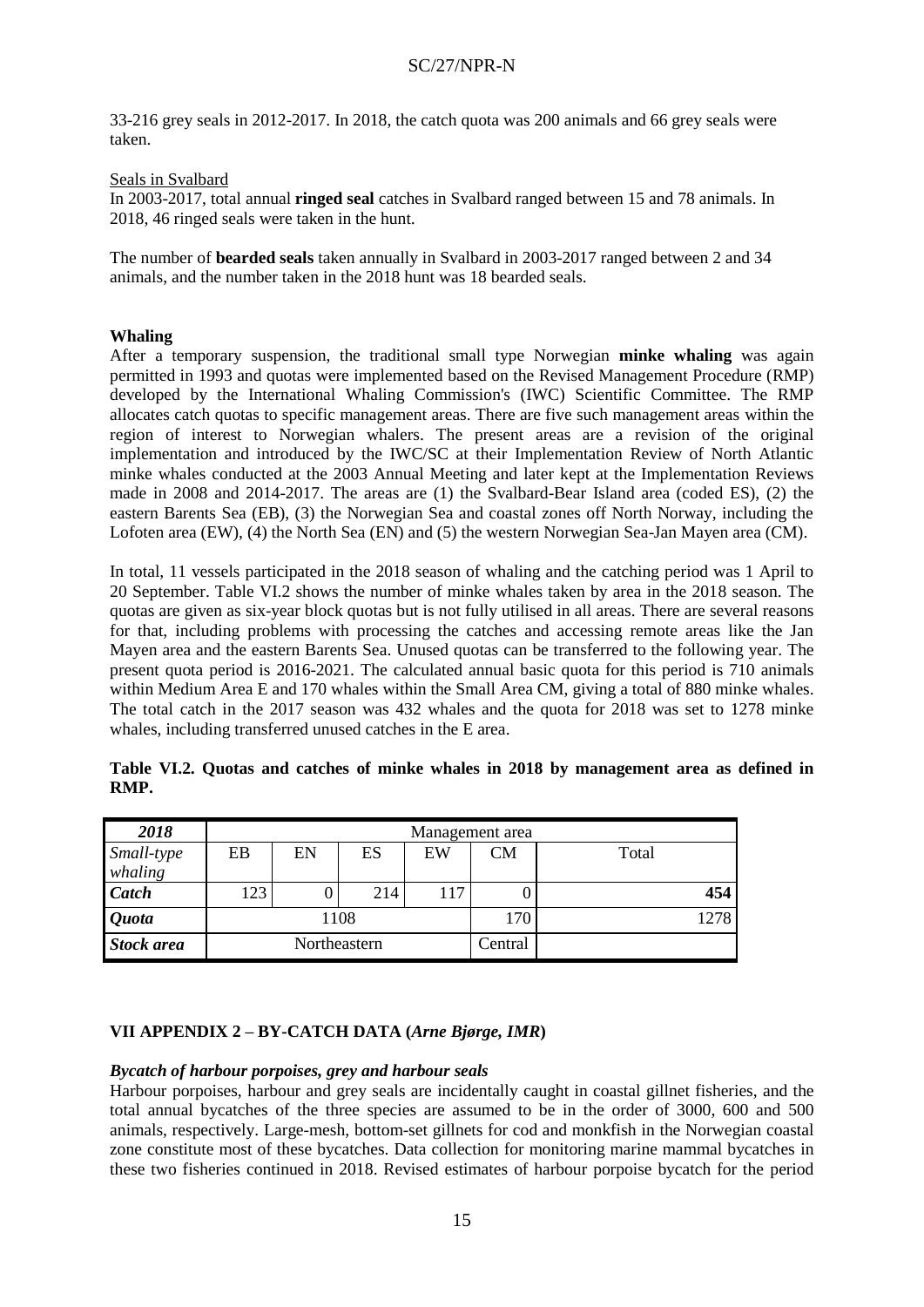2006-2008 and new estimates for the entire period 2006-2017 are about to be submitted for *peer review* publication. The bycatches of harbour porpoises in the two gillnet fisheries (for cod and monkfish) have fluctuated around an annual average of about 2400 porpoises during the period 2006- 2015 (Fig. 1). The decline in porpoise bycatch in the monkfish fishery is most likely driven by a decline in fishing effort during this period.



Estimated harbour porpoise bycatch per year

**Figure 1.** Estimated harbour porpoise bycatch in the Norwegian coastal gillnet fisheries targeting cod and monkfish. Estimates were derived using a stratified ratio estimator approach with data stratified by year, season and region. The dashed horizontal line represents average yearly bycatch across the ten-year period.

### *Harbour porpoise bycatch mitigation*

Experiments with two types of Acoustic Deterrent Devices (ADDs), called pingers, were conducted on large-mesh gillnets in the coastal zone. The Future Oceans' porpoise pinger emits a 10kHz, 132 decibel signal every four seconds. The Fishtek Marine's banana pinger emits randomized signals with frequency between 50 to 120 kHz and 154dB every four to twelve seconds. Both pinger types were attached to the cork line at 200m intervals.

In the winter-spring cod fishery 2535 net-weeks without pingers were compared with 1723 net-weeks with pingers. Nets with and without pingers were used simultaneously. Nets without pingers caught nine porpoises, that is one porpoise per 282 net-weeks. Nets with pingers caught two porpoises, that is one porpoise per 861,5 net-weeks. The pingers resulted in a significant reduction of the risk of entanglement.

However, we cannot exclude the possibility that nets with pingers also influenced the risk of entanglement in neighboring nets without pingers in the first experiment. For the autumn of 2018 we therefore changed the experimental design. In paired week-numbers, the gillnets were set with pingers and in odd week-numbers, nets were set without pingers. Seven gillnet vessels participated in the experiment. The total fishing effort constituted 60 hauls with a total effort of 403 312 net-hours. Six